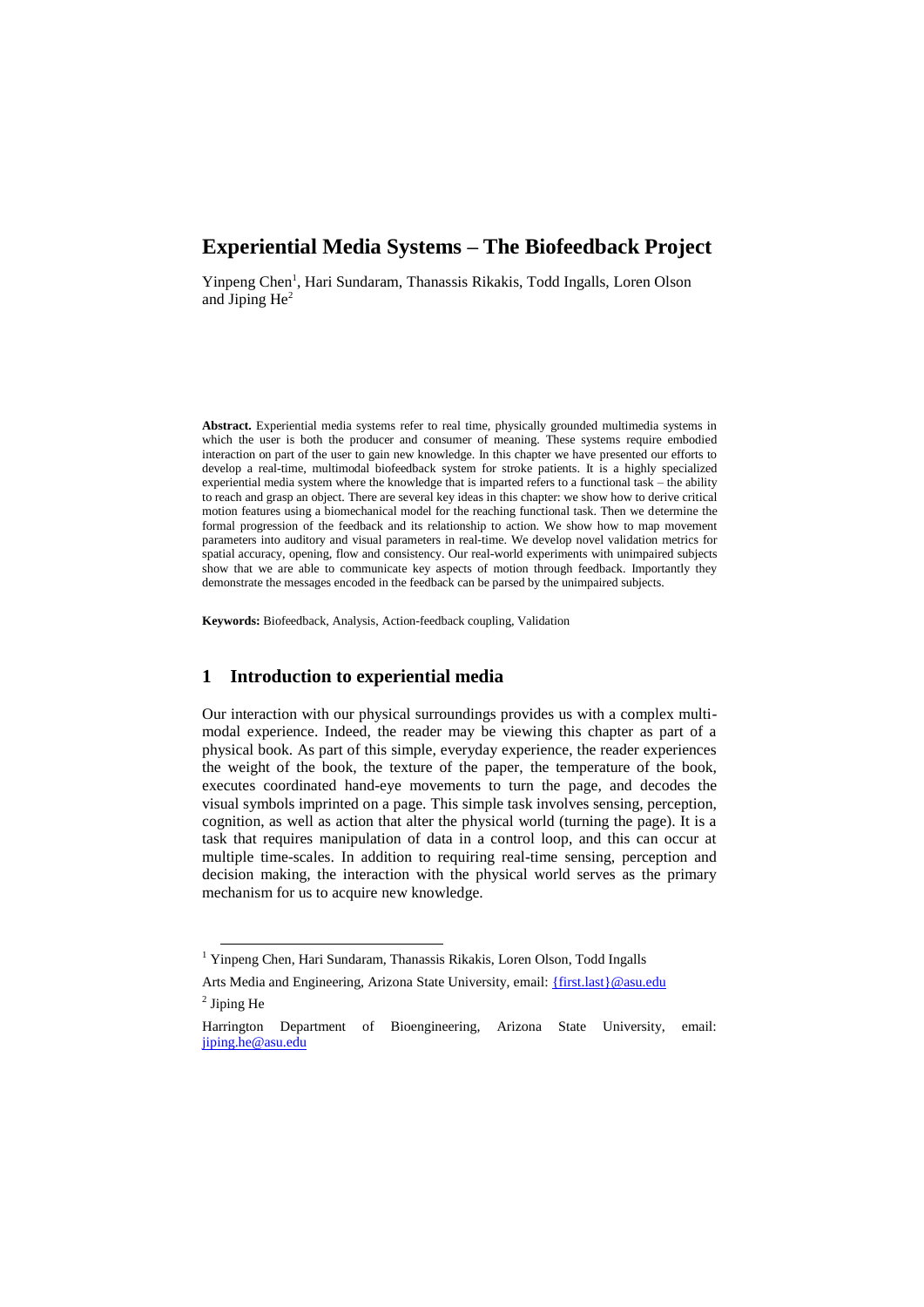In this chapter, we examine *experiential media systems* – real-time, physically grounded multimedia systems that enable human beings to acquire knowledge through interaction with a physical system. An important measure of success of such systems is the ability of the participants to transfer (or generalize) the learned knowledge to physical interactions outside of the system, in the physical world.



Figure 1: In a situated system (bottom), sensing, analysis and display are co-located and occur in real-time, facilitating a context aware, real-time coupling between human activity and feedback within in the environment. There is a break between capture and consumption in traditional multimedia systems (top).

The successful development of such systems requires us to integrate knowledge from multiple disciplines – computational elements from science and engineering, ability to develop meaningful immersions from the arts and understanding cognition and learning from psychology and education.

The development of the computational elements of this framework is challenging and requires knowledge from several disciplines – artificial intelligence (robotics [3,4,5]), human-computer interaction (tangible interfaces [25,26,31,38], embodied interaction [11]), distributed cognition [23,24,29] and ubiquitous computing [1,40]. Each of these fields have lead us to re-imagine computation integrated with the physical world. Each focuses on a complementary aspect of the interaction with the physical world, however this knowledge is not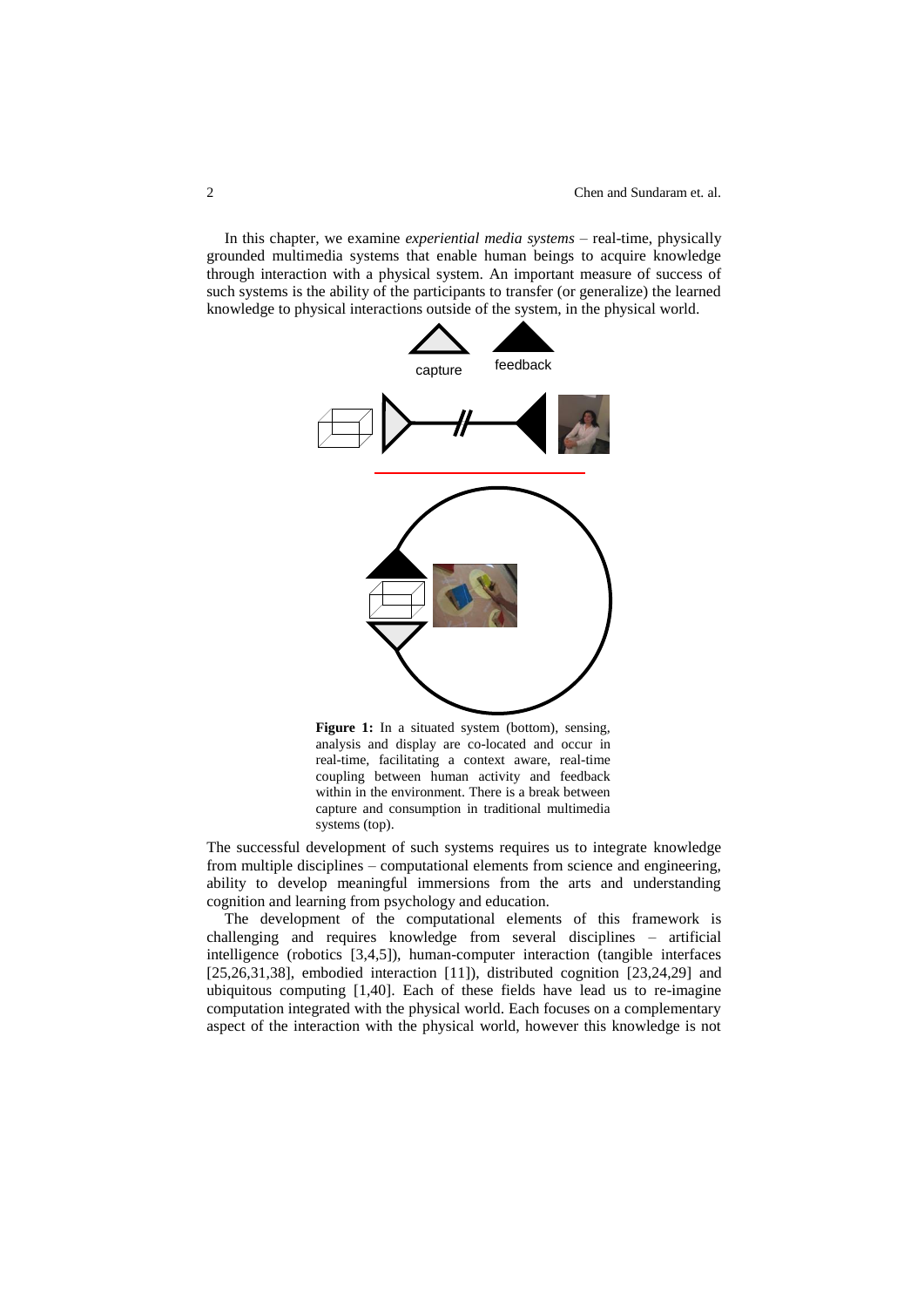integrated with research in multimedia, which focuses on analysis of multimodal data.

Multimedia analysis primarily focuses on difficult problems in the offline analysis and labeling of *captured* data e.g. labeling of a digital photo as "outdoor" / "Jane", summarizing produced media from television or films etc. [19,30,34,35]. Experiential multimedia systems involve *participating* in our multi-sensory environment through the use of real-time, context aware computational elements – sensors and presentation devices that are part of the physical environment. An important feature of experiential media systems is the bi-directional transfer of semantics. The system, by observing human activity, begins to parse meaningful patterns, while through audio-visual feedback, the system *embeds semantics* to be acquired by the human participant. **[Figure 2](#page-6-0)** highlights this difference between traditional multimedia systems and experiential media systems.

A key insight is that with a rapid decline in cost of sensing, storage [15], computing and display, sensors (audio, video, pressure), computing and feedback (displays, sound) can now be co-located in the same physical environment, creating a real-time feedback loop. This allows us to develop a rich contextual understanding of human activity, at different time scales. A physical environment with tangible interfaces, and other sensors (pressure / movement) provides a very detailed, real-time contextual information for each person, helping us to interpret / understand as well as affect human activity in a radically new way. Multimedia analysis does not yet deal with interpreting and summarizing human activity in such environments. We believe that experiential media systems research is a first step towards establishing a computational framework for understanding embodied interaction in our multi-sensory world.

In this chapter, we shall discuss our efforts to rehabilitate stroke patients, via a prototype experiential media system. The goal of this system is to enable the transfer of highly specific knowledge relating to a specific functional task – to be able to reach out and grasp a cup. This simple task is enormously challenging for stroke patients, who have lost the ability to control their arm, and hence must be re-trained (i.e. they need to relearn the necessary motor control) to perform the task.

The rest of the chapter is organized as follows: In section 2, we introduce the biofeedback problem. In section 3, we discuss the framework used to analyze the action of the stroke patient. In section 4 and 5, we present our ideas on coupling action to media feedback in real-time. In section 6, we introduce the performance metrics. In section 7, we discuss system validation. In section 8, we discuss challenges and opportunities for experiential media system design. Finally in section 9, we present our conclusions.

## **2 The Biofeedback Problem**

In this section we present key challenges in the biofeedback problem and introduce our current biofeedback environment. The problem is important – every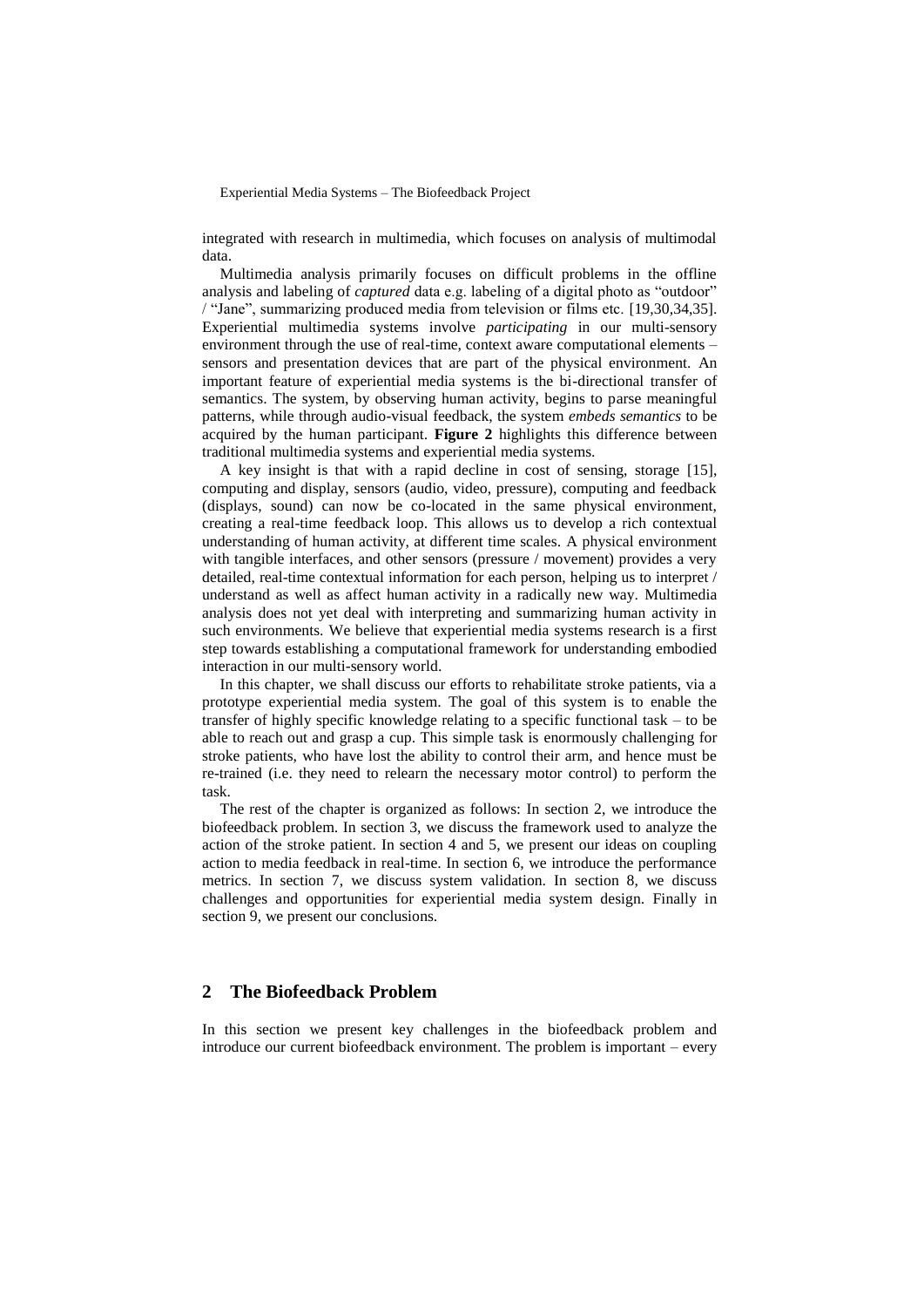45 seconds, someone in the United States suffers a stroke [16]. It results in functional deficits of neuropsychological and physical functions in post-stroke survivors. Up to 85% of patients have a sensorimotor deficit in the arm, such as muscle weakness, abnormal muscle tone, abnormal movement synergies, and lack of coordination during voluntary movement [9].

## *2.1 A Review of the Main Ideas*

The primary goal of this project is the development of a real-time multimedia system that integrates task dependent physical therapy and cognitive stimuli within an interactive, multimodal environment. The environment provides a purposeful, engaging, visual and auditory scene in which patients can practice functional therapeutic reaching tasks, while receiving different types of simultaneous feedback indicating measures of both performance and results.

Biofeedback can be defined as the use of instrumentation to make covert physiological processes more overt while including electronic options for shaping appropriate responses [2,12,32]. The use of biofeedback allows the patient who has sensorimotor impairment to regain the ability to better discriminate a physiological response thereby better learning self-control of that response [20].

We now discuss related work on repetitive therapy for task training that involves multimodal processes to facilitate motor function recovery (e.g. reaching for a cup). Virtual reality (VR) is an emerging and promising technology for taskoriented biofeedback therapy [13,21]. The approach is ecologically valid [33]. Furthermore, it has been shown that task learning in a VR can be transferred into real world task performance [27]. VR can offer complex, highly detailed and engaging multimodal feedback in response to physical action. This has significant potential in augmenting traditional task-oriented therapy training. In VR, visual feedback is easily accomplished via computer graphics. Different devices have been used to generate various immersion effects. The 3D stereo vision can be generated by using special glasses with a disparity between right and left eye and binocular fusion [21,28]. The head-mounted display (HMD) or 3D monitor generates stereo vision by presenting the separate images with different perspectives to each eye [28,37].

There has been related work on virtual reality based techniques to perform the biofeedback intervention for functional task retraining [21,22,27,43]. Holden et al. [22] utilized VR to train reaching and hand orientation of stroke patients. A virtual mailbox with different slot height and orientation was presented to the patient. To put the "mail" into the slot, the patient has to reach the slot with correct hand orientation. A virtual "teacher mail" demonstrated the "desired" motion for patients to imitate. The design and implementation of a virtual kitchen used to practice common daily-living activities is proposed in [41]. Nine participants were recruited for testing [21]. Comparing before and after VR-based training, these subjects showed significant improvement in the Fugl-Meyer (FM) score, the Wolf Motor Function (WMF) score, and selected strength tests. However, no control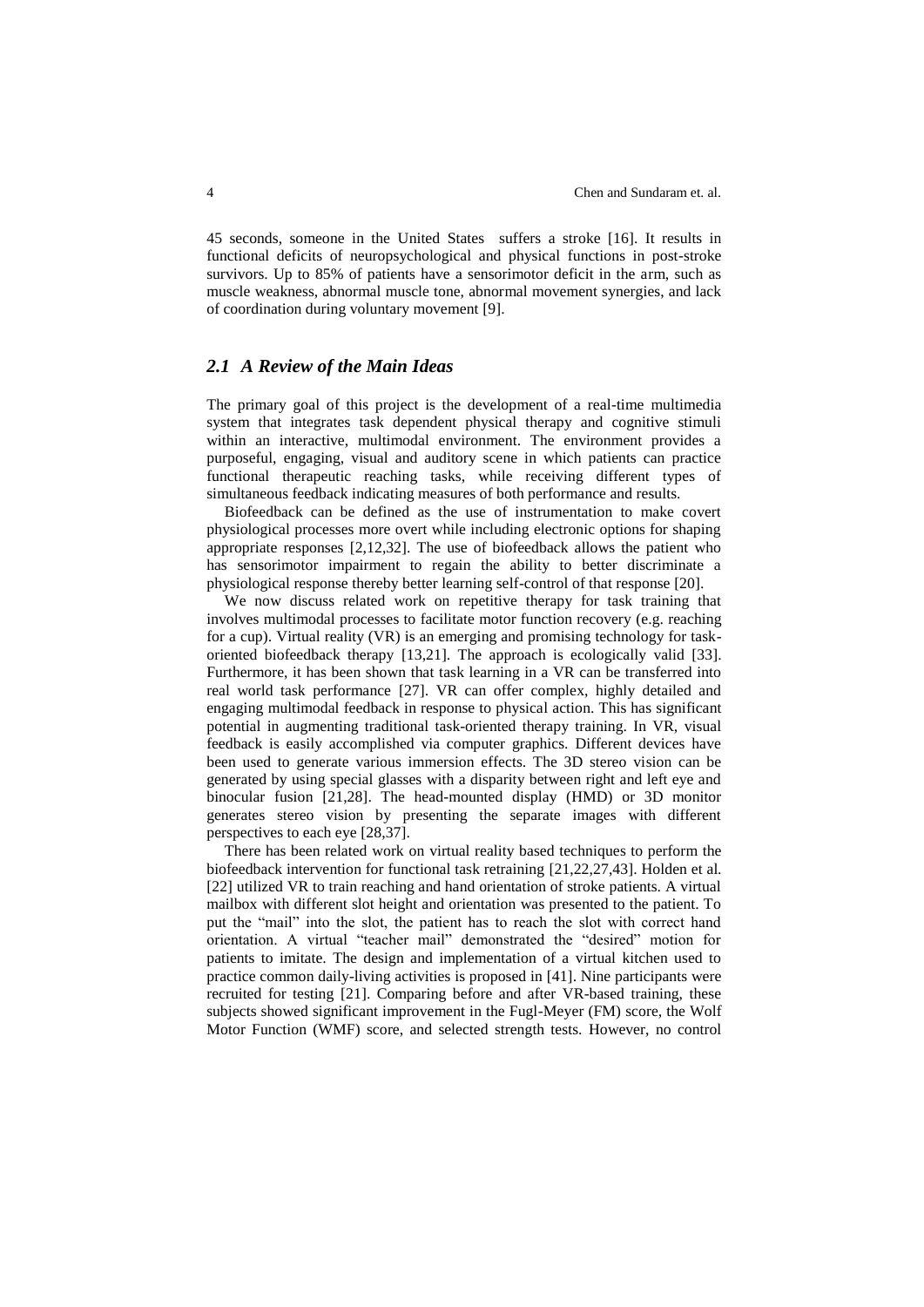group was assigned in this study to compare the effect of VR based training with that of other therapy.

There are three key contributions of this project which builds upon our recent work [6]:

- *Analysis*: We develop domain specific, highly detailed analysis of hand movement analysis to promote therapy of the reaching functional task. We capture of hand dynamics using 12 labeled reflective markers on the arm. These markers are tracked via six high-speed infra-red cameras, and used to build an arm biomechanical model. The model allows us to compute arm and torso joint angles, as well as hand movement dynamics, including movement segmentation.
- *Feedback*: Development of three multimodal feedback environments, with increasing levels of complexity, and closely coupled to the three semantic action goals of *reach*, *open* and *flow*. The structure of the feedback environment and its relationship to the achievement of the goals are based on well established principles regarding the role and function of art [17]. The feedback images used are all well known paintings or photographs and the music played is based on well established rules of western classical music. The overall idea driving the mappings is that spatial and target information is better communicated through visuals and complex time series data is better communicated through audio [14]. *Reaching* is encouraged through the implied existence of a visual target, an image completion/reassembly task, a visual centrifuge effect pulling forward towards the target, and an accompanying musical progression that requires completion and encourages movement towards the implied target. *Opening* is encouraged through the control of a rich, resonant musical accompaniment. *Flow* is encouraged by pointillist sound clouds in the main musical line, flowing particles in the visuals, a smoothly swelling and dipping, wave-shaped musical accompaniment, promotion of synchrony of the involved musical lines and an overall selection of relaxing sound timbres and images.
- *Validation* metrics: We developed novel validation metrics for the reaching task, to determine if our semantic messages have been communicated well. We also developed a measure of stylistic consistency. First, we segment the whole trial offline into five parts: (a) reaction, (b) accelerating reaching, (c) decelerating reaching, (d) adjustment for grasping and (e) returning. We compute two spatial errors at the end of decelerating reaching: (a) distance from hand to target, and (b) hand orientation. Since our goal is to encourage subjects to grasp the target by nearly full arm stretching without torso compensation, arm opening is a key metric. In this chapter, we only focus errors with respect to two arm joint angles for evaluating arm opening: (a) *shoulder flexion*  and (b) *elbow extension*. Reaching duration, the time between the beginning of reaching and onset of grasping, is easily obtained via the segmentation results. The flow error is related to the smoothness of speed curve of the hand marker. The flow error is computed by measuring the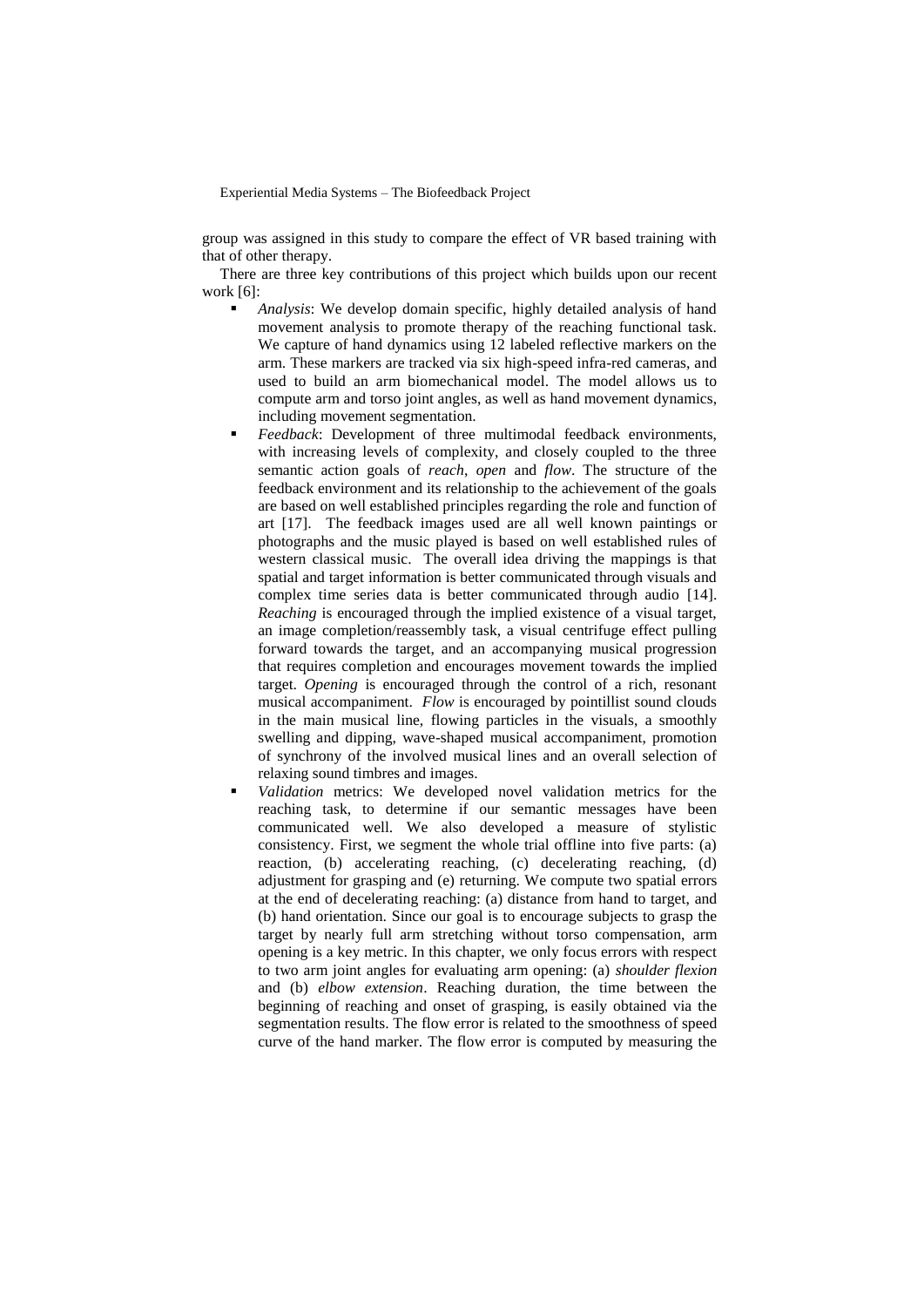smoothness of three speed curves: (a) hand marker speed, (b) shoulder flexion speed and (c) elbow extension speed. We represent the movement consistency by speed variance over several consecutive target reaching trials. The smaller the variance of speed, the higher is the consistency of the subject for reaching the target. In order to compute the speed curve variance, we first align the speed with the spatial coordinates. Then, we compute the speed variance over consecutive trials.

We conducted experiments with six unimpaired subjects to test if the multimodal environments communicate the semantics of action. All of the subjects were right handed adults. Each unimpaired subject did 85 trails over five environments. We have excellent experimental results that suggest that the biofeedback system has considerable therapeutic promise. For the unimpaired subjects the environment does not introduce any significant change in spatial error over the entire session. For all other error metrics there is a jump at the beginning of every set. However, there error *decreases* within each set, indicating that the subject is able to parse the messages encoded in the feedback.

# *2.2 Why is it difficult?*

Activation of conscious sensorimotor integration during the therapy promotes neural plasticity for recovery of motor and cognitive function, especially in neural trauma patients, such as those with stroke and spinal cord injury [10,18]. The effectiveness of inducing neural plasticity for functional recovery from any therapeutic system is based upon the active participation of the patient. This consideration is critical for repetitive exercise type of therapy because it is a challenge for the subjects to remain attentive and motivated during a long and tedious session and they easily become physically and mentally tired. Furthermore, conscious sensorimotor integration requires participation and coordination of multitude sensory systems in addition to the motor systems and necessitates a system that holds attention through engagement of the subject.

In traditional neuromotor rehabilitation, biofeedback intervention has most often been associated with non-purposeful, single-joint movements. While isolated muscle activity may improve, functional improvements are rarely noted [42]. Therefore, it has been suggested that biofeedback therapy aimed at enhancing motor function should be task-oriented [39]. We now outline some key challenges:

- **Determination of feedback parameters:** In the conventional biofeedback intervention, the feedback parameter is localized on single muscle activity or joint movement. However, for multi-joint coordinated movement training, the feedback parameter that characterizes the dynamic movement may be a highdimensional vector, with correlated dimensions.
- **Feedback relationships:** The second design challenge is that multiple biofeedback parameters may overwhelm the perception and cognition of neurologically injured patients who may also have psychological deficits.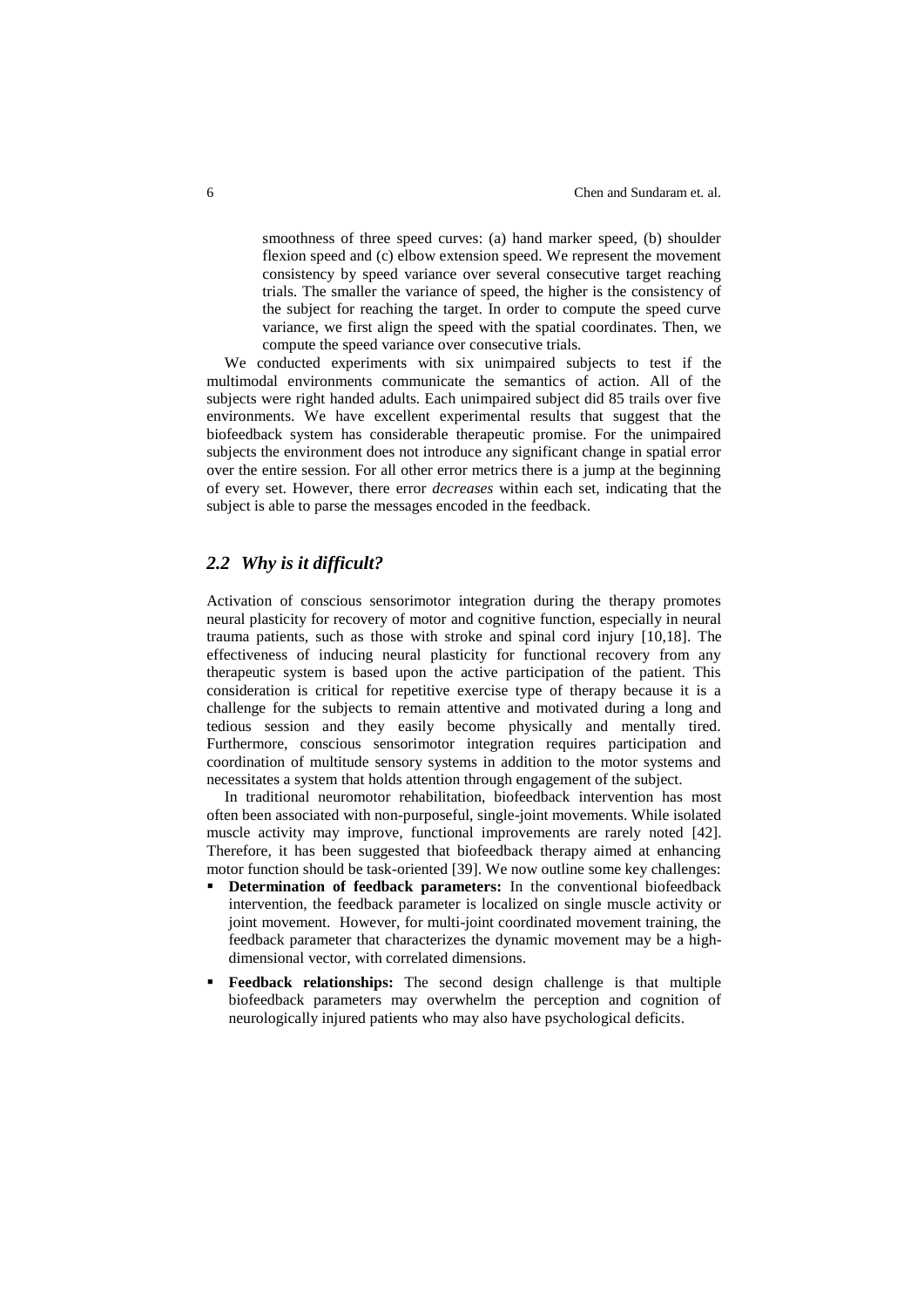# *2.3 Our Biofeedback System*

We now present our biofeedback system. First, we discuss the functional task in our system. Second, we introduce the physical setup. Finally, we propose the system overview.

#### <span id="page-6-1"></span>**2.3.1 Functional Task**

We shall first discuss the functional task in our biofeedback system. The functional task in our biofeedback system is *reaching out the right arm and grasping the target*. This function task includes three sub-goals: reaching, opening and flow.

- **Reaching: reaching for and grasping the target successfully. We expect the** subject to reach out for the target with minimum spatial error, correct hand orientation and speed while within the vicinity of the target.
- **•** *Opening*: open the arm to reach for the target without shoulder/torso compensation. We expect the subjects to extend their joints appropriate to the target. While this is trivial for normal subjects, patients might not achieve this sub-goal by means of shoulder/torso movement compensation.
- *Flow:* reach for the target smoothly. We expect the subject to coordinate their arm movement while reaching and grasping for the target smoothly in a consistent way.

Therefore, our biofeedback environment encourages the subject to achieve these three sub-goals through beautiful audio/visual feedback.

#### **2.3.2 Physical Setup**



<span id="page-6-0"></span>**Figure 2.** Physical setup of biofeedback system. Left: physical setup diagram. Right: snapshot of real environment used by a normal subject.

We now introduce the physical environment. [Figure 2](#page-6-0) shows the physical setup of our biofeedback system. The environment needs six motion capture cameras, two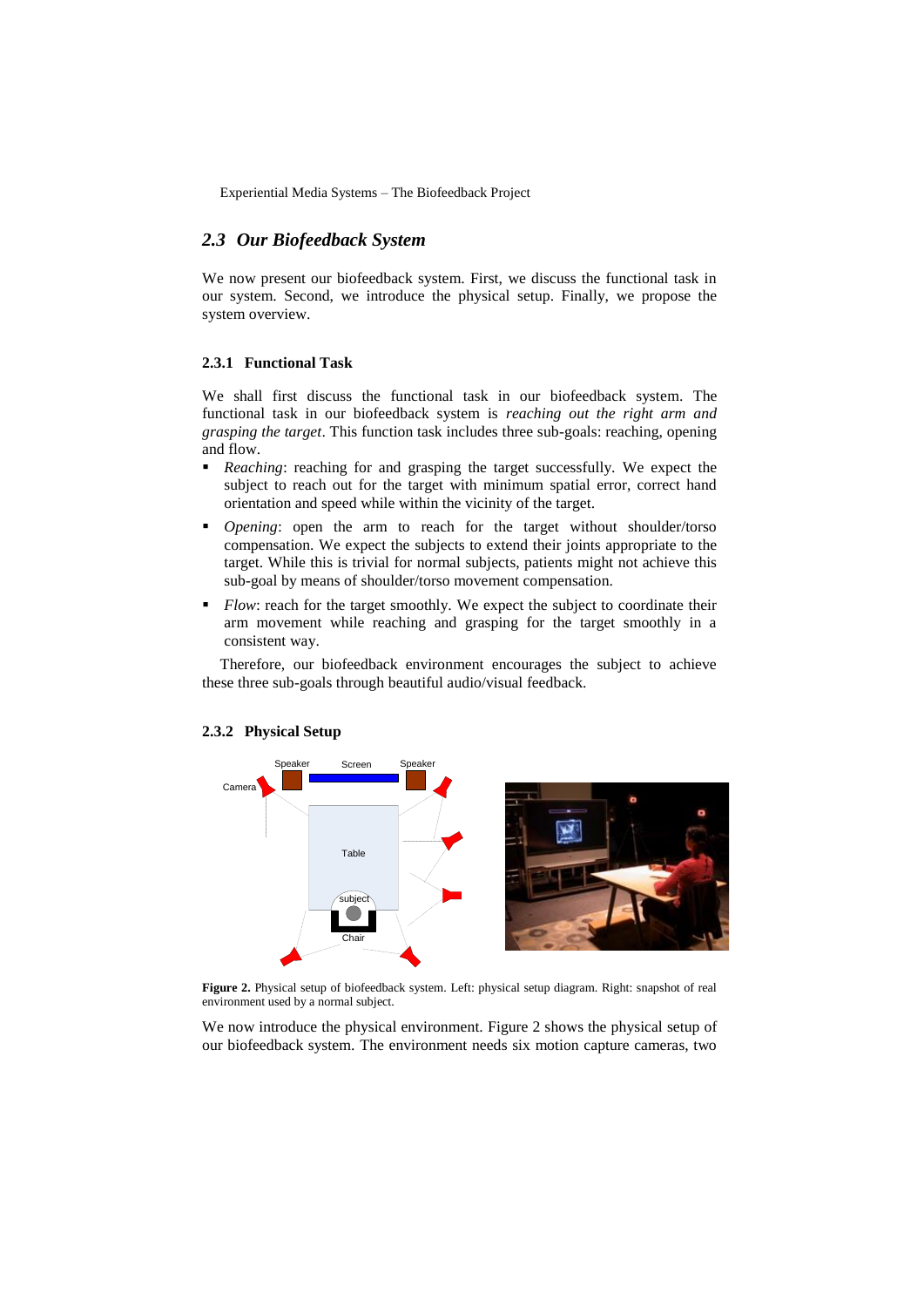speakers, one screen, one table and one chair. The subjects wear 12 markers on their arm, hand and torso and sits at one end of the table. At the other end of the table there are a big screen showing up the visual feedback and two speakers playing audio feedback. Six motion capture cameras are looking over the entire capture volume. Note that the six cameras are asymmetrically placed because we are focusing on rehabilitation of the right arm.

#### **2.3.3 System Overview**

In this section, we present an overview of the system. The Biofeedback system integrates seven computational subsystems: (a) Motion capture; (b) Task control; (c) Motion analysis; (d) Visual feedback; (e) Audio feedback; (f) Database for archival and annotation and (g) Visualization. All seven subsystems are synchronized with respect to a universal time clock. [Figure 3](#page-7-0) shows the system diagram.



**Figure 3.** The biofeedback system diagram

<span id="page-7-0"></span>The motion capture subsystem we are using is produced by Motion Analysis Corporation. We use six near-infrared cameras running at 100 frames per second to track the three-dimensional position of reflective markers that are placed on the subject. The task control subsystem provides a parameter panel where we can adjust the parameters related with the reaching and grasping task. The real-time motion analysis subsystem smoothes the raw sensing data, and derives an expanded set of task specific quantitative features. It multicasts the analyzed data to the audio, visual and archival subsystems at the same frame rate. The audio and visual subsystems adapt their auditory and visual response dynamically to selected motion features under different feedback environments. The archival subsystem continuously stores the motion analysis as well as the feedback data for the purpose of annotation and off-line analysis. Visualization subsystem visualizes the analysis results of subject's performance.

The rehabilitation team includes therapists, artists and engineers. They can finetune the system by adjusting the parameters in task control, audio feedback engine and visual feedback engine (e.g. moving target further in task control panel). The rehabilitation team adjusts the system by their observation, domain knowledge and help from the visualization subsystem that shows the subject's performance.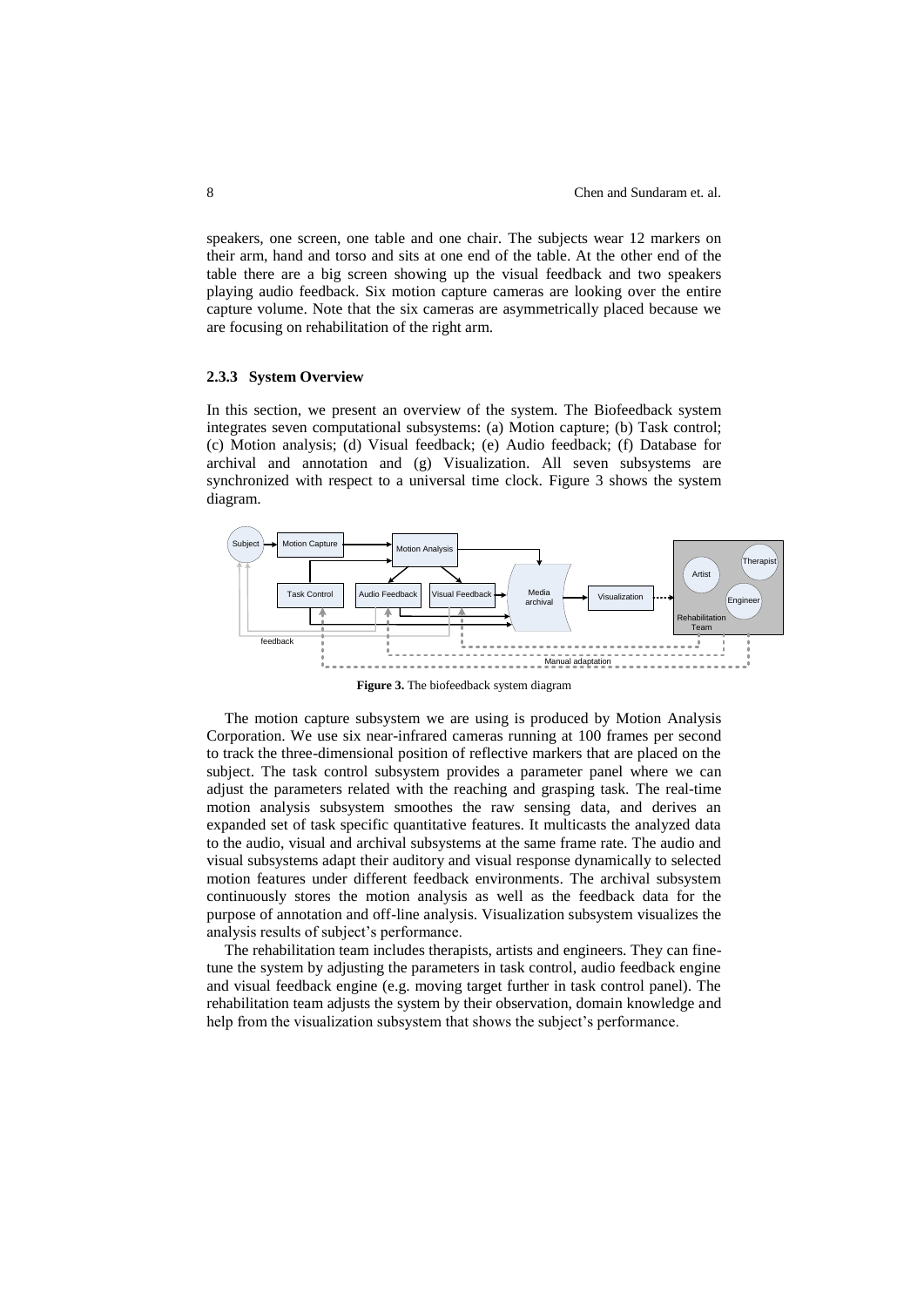Our system situates participants in a multi-sensory engaging environment, where physical actions of the right arm are closely coupled with digital feedback. Participants are guided by our system to explore the novel environment. Through exploration, the participants begin to discover rules embedded in the environment. Those rules have been designed to couple action to feedback, consistent with the functional task. If the participants discover those embedded rules, the environment becomes stimulating, and aesthetically enjoyable.

## **3 Analysis of Action**

In this section, we show how to analyze the subject's arm movement. We first discuss the raw feature extraction that includes arm representation and joint angle computation. Second, we transform the raw features into reaching/grasping task based features. Finally, we segment the trial into several phrases.

## *3.1 Raw Features of Arm Movement*

We now show how to compute raw features of arm movement such as hand position and joint angles. We track the subject's arm movement by placing 12 three dimensional reflective markers on the subject's arm and torso. Through tracking the 3D positions of these 12 markers, we can obtain the subject's arm position and joint angles.



**Figure 4.** Arm representation by twelve 3D markers.

<span id="page-8-0"></span>We use 12 labeled three dimensional markers to represent the arm and torso. [Figure 4](#page-8-0) shows the positions of these 12 markers placed on the subject's arm and torso. There are four markers on the back of torso, three markers on the upper arm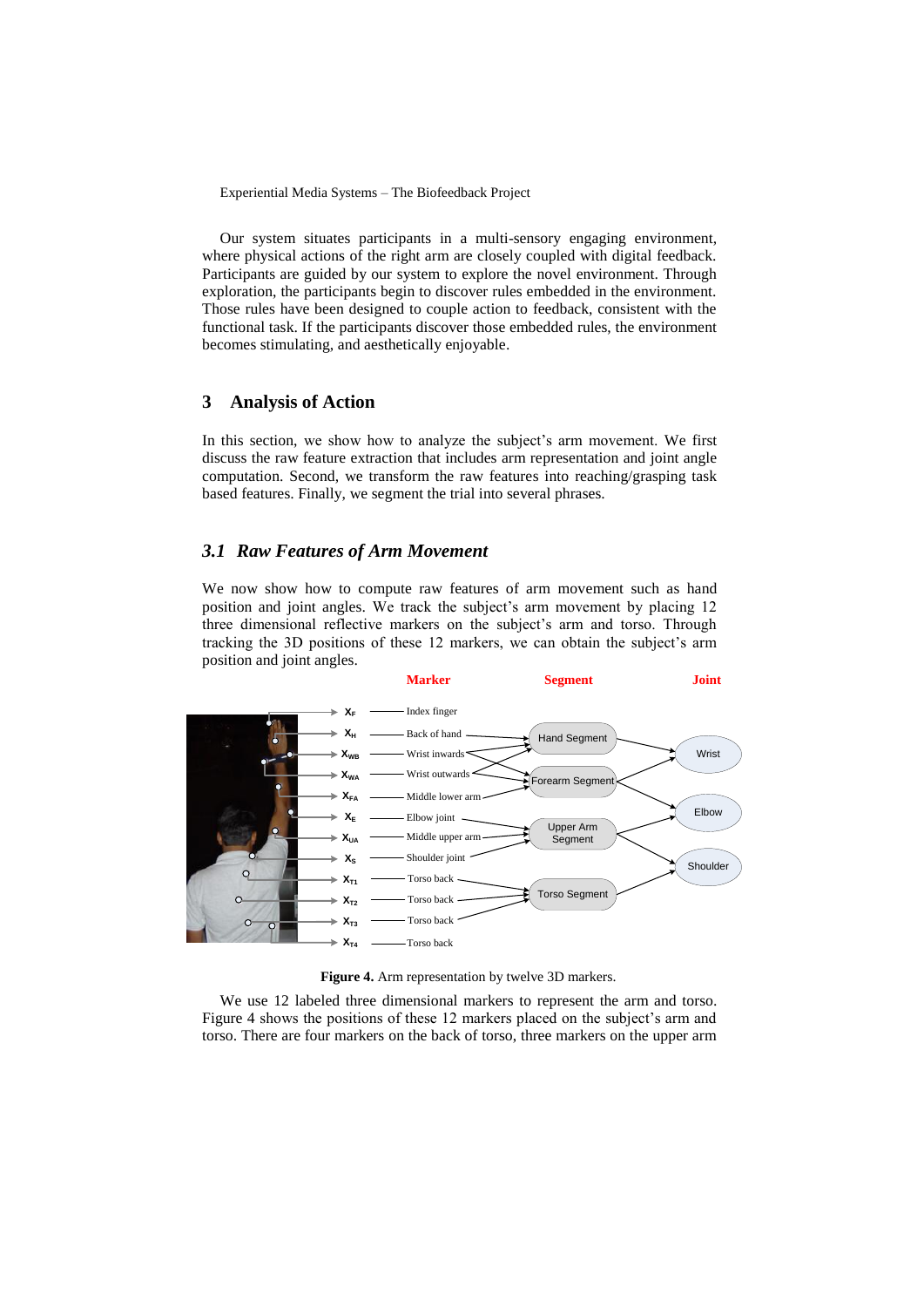(shoulder, middle upper arm and elbow), three markers on the forearm (middle low arm, wrist inwards and wrist outwards), one marker on the hand and one marker on the finger. Each marker coordinate can be captured by the motion capture subsystem. A calibrated three dimensional capture system provides labeled data, specifying the location on the arm for each marker.

We can track hand position and all joint angles based on this marker setup. We use the maker placed on the hand (shown in [Figure 4\)](#page-8-0) to represent hand position. In order to achieve computational accuracy of joint angles with minimum complexity, each segment including the hand, lower arm, upper arm and torso has three non co-linearly positioned markers to construct a plane. The marker selection for segment plane construction is shown in [Figure 4.](#page-8-0) The details of the joint angle calculations can be found in [7].

## *3.2 Task Based Features*

We now show how to compute task based features. We divide the task based features into three groups which are associated with three sub-goals (ref. Section [2.3.1\)](#page-6-1): *Reaching*, *opening* and *flow*.

#### **3.2.1 Reaching**

We use hand-target distance and hand orientation to represent subject's reaching and grasping sub-goal. We compute the hand-target distance with respect to three directions (X, Y, Z) in local coordinate system. The origin of the local coordinate system is the 3D coordinate of subject's hand marker before subject starts a reaching trial (rest position). The Y axis, which is parallel to Y axis in global system, is perpendicular to the table plane and towards up. The  $X'-Z'$  plane is parallel to the table plane. The  $Z'$  axis is from the rest position to the target. The  $X'$  axis is perpendicular to both Y' and Z'. [Figure 5](#page-10-0) shows the relationship between global coordinate system (XYZ) and the local coordinate system  $(X'Y'Z')$ . At time slice *t*, we denote the hand-target distance along the three directions (X'Y'Z') as  $\Delta x(t)$ ,  $\Delta y(t)$  and  $\Delta z(t)$ .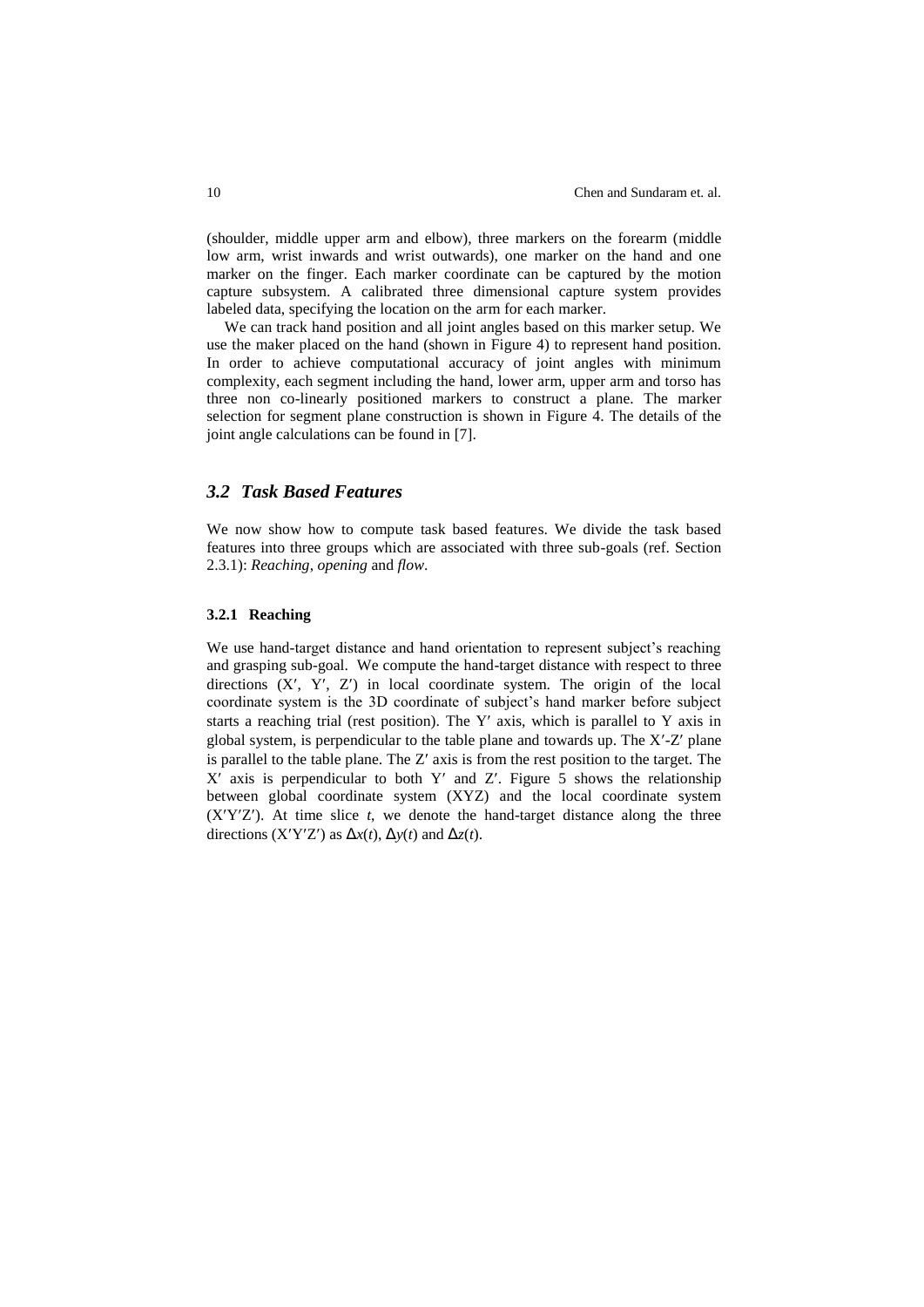

<span id="page-10-0"></span>**Figure 5.** Reaching goal based features. Left: diagram for computing hand-target distance in local coordinate system  $(X' Y' Z')$ . Right: Hand orientation.

Another feature associated with reaching sub-goal is hand orientation. Hand orientation is defined as the angle between the table plane and hand plane (shown in Figure 5 (right)). It indicates if the subject rotates his/her hand to a proper angle with respect to grasping the target.

### **3.2.2 Opening**

There are two kinds of features related to opening sub-goal: (a) opening of shoulder and elbow and (b) torso compensation. We expect the subject open his/her shoulder and elbow to reach for the target without compensation. The shoulder opening is represented by shoulder flexion angle that is the shoulder joint angle around X-axis. The X-axis is shown in Figure 5. The elbow opening is represented by elbow extension angle that is the angle between upper arm and forearm. The torso compensation is defined as the maximum of three torso rotation angles. The three torso rotation angles are rotation angles of torso segment from global coordinate system around X-Y-Z axis respectively.

### **3.2.3 Flow**

The features related to flow sub-goal includes: (a) flow of hand movement and (b) flow of shoulder/elbow angular opening. The flow of hand movement is represented by hand velocity and hand acceleration. The flow of shoulder/elbow angular opening is represented by velocity and acceleration of shoulder flexion angle and elbow extension angle. We compute the velocity and acceleration using the difference equation on the smoothed raw data. Note that all task based features in this sub-section are computed for every frame (i.e. every 10 ms). In the following section, we shall discuss how to segment one reaching trial into several phases.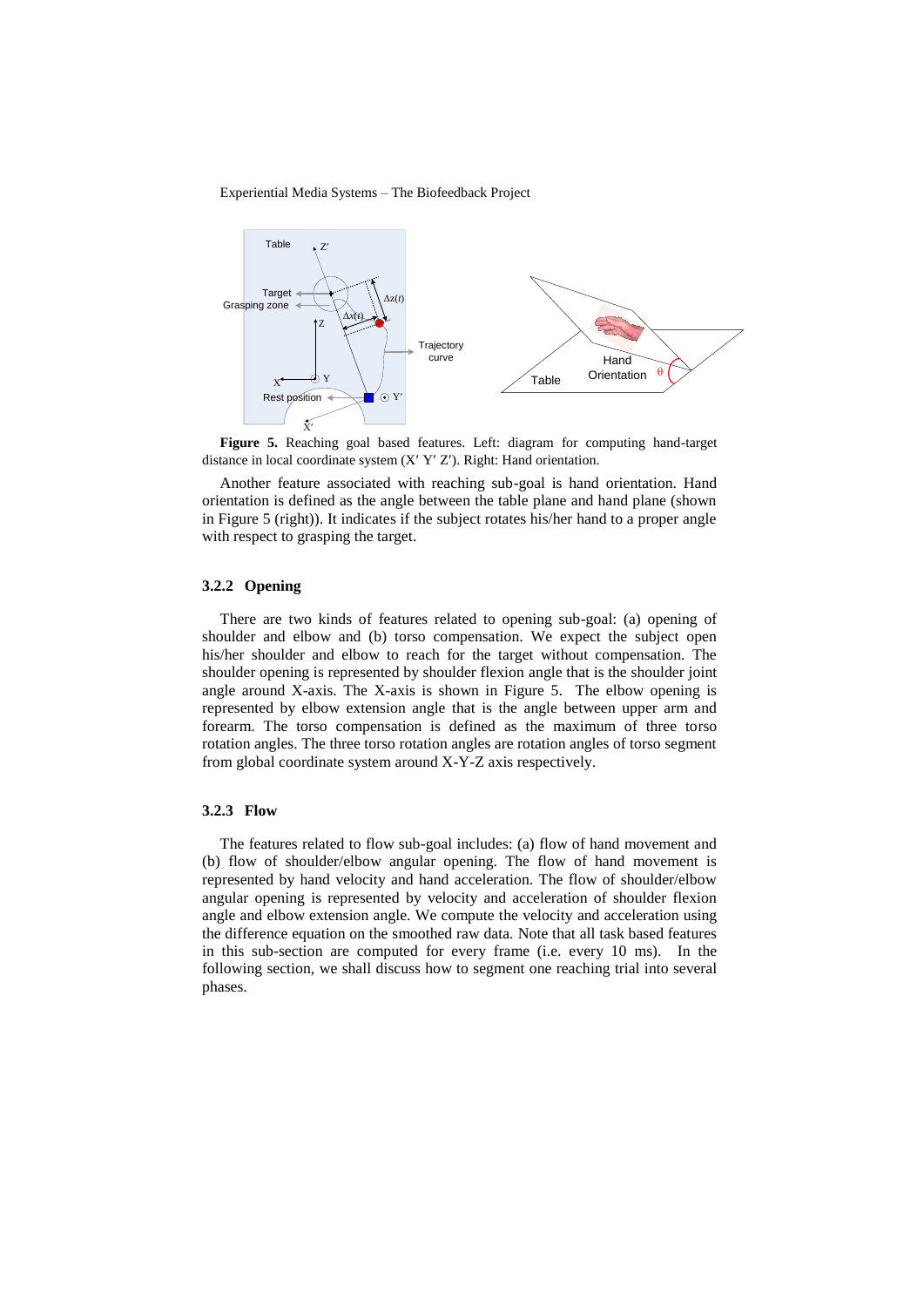## *3.3 Real Time Trial Segmentation*

<span id="page-11-0"></span>We now present the trial segmentation in real time. We sequentially segment the reaching trial into six phases: (a) ready check, (b) reaction, (c) reaching, (d) grasping, (e) returning and (f) stop. Each phase has a unique ID which is sent to feedback generation engine. The feedback engine has different feedback design for different phase. We explain the segmentation in detail as follows:

- *Ready check*: Each trial starts with the ready check phase. In this phase, we check if the subject is ready for a reaching trial at the beginning.
- *Reaction*: In reaction phase, we keep checking if subject starts reaching for the target. If subject starts, the phase jumps to *reaching*.
- **Reaching:** The subject's phase stays in reaching phase until the subject achieves grasping successfully. We set three conditions for successful grasping: (a) subject's hand is in grasping zone (ref. [Figure 6\)](#page-12-0), (b) subject has proper hand orientation, and (c) hand speed is small. If all of these three conditions are satisfied for continuous 250 mille-seconds, the subject is considered to be successful in grasping and the system jumps to the grasping phase.
- *Grasping*: The grasping phase is kept for subject until the subject's hand crosses the return line (shown in [Figure 6\)](#page-12-0) and moves toward the rest position (i.e. crossing the return line from dark region to light region in [Figure 6\)](#page-12-0). After grasping phase, the next phase is returning.
- **Returning:** The subject's phase stays in returning phase until the subject stops hand movement and goes to stop phase.
- *Stop*: In stop phase, the system idles for a short duration. This allows the subject to take a rest and learn from the current reaching trial. The length of stop phase is random variable between one second and three seconds based on uniform distribution.

In [Figure 6](#page-12-0) (left), we illustrate the hand position on the table for the six phases (red dots) in one reaching trial where the red dot with label 1 is in the ready check phase and the dot with label 6 indicates the stop phase. Note that the subject can manually stop the trial at any time by hiding the hand marker with another hand.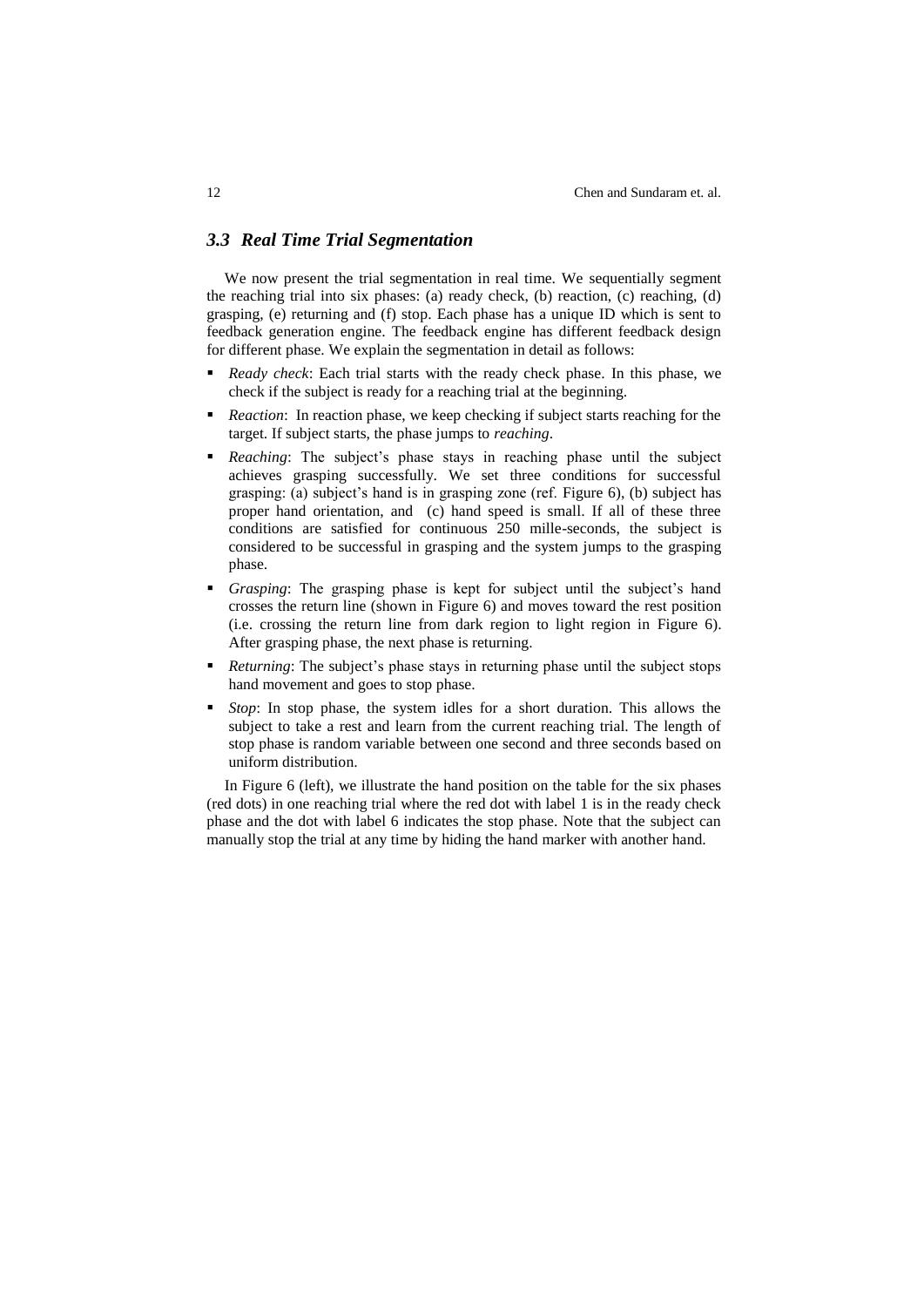

<span id="page-12-0"></span>**Figure 6** phase segmentation in a reaching trial. Left: several zones used for phase segmentation. The six red dots are hand positions for six phases (1–ready check, 2– reaction, 3–reaching, 4–grasping, 5–returning, 6–stop). Right: snapshots of subject's reaching trial for six phases. For each phase, we indicate the status of audio and visual feedback engine. " $\sqrt{ }$ " means that the feedback engine is turned on and "X" indicates off.

### **4 Coupling Action to Feedback**

In this section, we present how to couple arm movement action to feedback generation. First, we shall discuss our intuitions under the design. Second, we shall explain how to trigger the audio and visual feedback in different phases in a reaching trial. Finally, we propose two abstract feedback environments.

### *4.1 Intuition*

We structure the feedback so as to encourage the accomplishment of the movement goals (i.e. reach, opening and flow). The structure of the feedback environment and its relationship to the achievement of the goals are based on well established principles regarding the role and function of art [17].

To achieve initial engagement, the environment must be aesthetically attractive, easy to use and intuitive. Having attracted the attention of the patient the environment must maintain their attention through evolution of form and content. At the highest level of its structure the environment must communicate to the patient the messages that can encourage the accomplishment of the movement goals. These messages are: *reach*, *opening*, *flow*.

The feedback images used are all well known paintings or photographs and the music played is based on well established rules of western classical music. Thus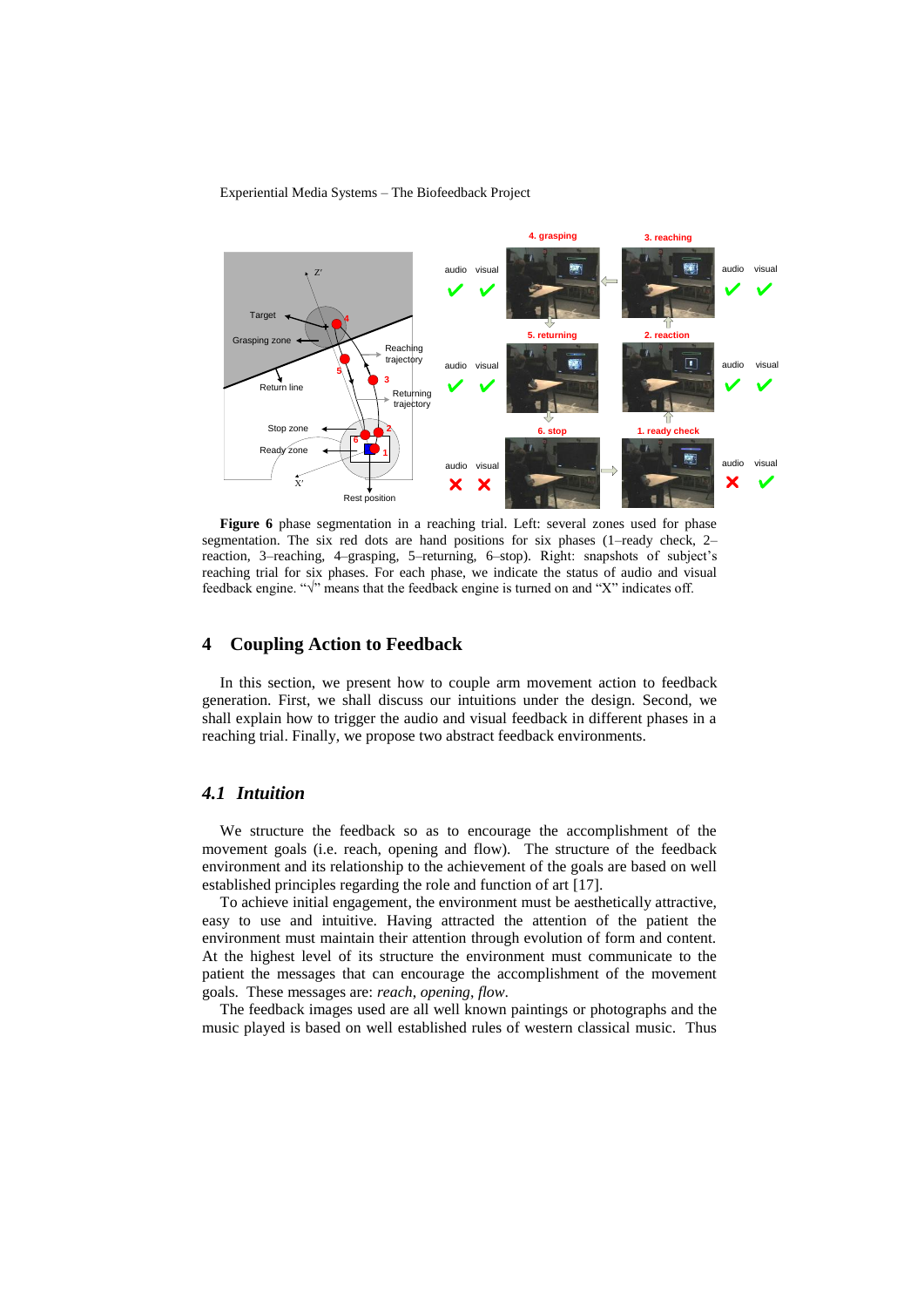the content has a high probability of attracting and engaging the subjects and deepening their immersion in the experience.

The overall idea driving the mappings is that spatial and target information is better communicated through visuals and complex time series data is better communicated through audio [14]. Furthermore, a number of parallel streams of music can be handled simultaneously if assignment and mappings are psychoacousticaly correct and musically valid. The movement parameters allowing successful manipulation of the environment are the key parameters of an everyday reaching and grasping movement thus the environment can be easily connected in terms of action to its goal and does not require unintuitive movement learning that is an artifact of the interaction.

The abstract nature of the feedback environment helps patients practice their movement in an environment that can partially removed them or at least distance them from the everyday struggles they associate with movement of their arm. The attraction and engagement of the interactive environment becomes a dominant element and characterizes the experience. Above all, it reduces the tedious nature of repetitive physical therapy. At the same time, learning achieved in that environment can be directly transferred to every day movement tasks. The control of the interactivity, requires continuous participation by the patient which again raises their interest and engagement, reduces tediousness and promotes neural plasticity for sensorimotor integration.

The mappings and content follow a similar structural hierarchy as the movement parameters and goals with sub-message levels supporting the communication of each larger message. As is the case of movement parameters, there are feedback parameters that the subject can quickly understand and control, parameters that require practice to control and subconscious parameters supporting the achievement of the consciously controlled goals.

- *Reaching* is encouraged through the implied existence of a visual target, an image completion/reassembly task, a visual centrifuge effect pulling forward towards the target, and an accompanying musical progression that requires completion and encourages movement towards the implied target.
- *Opening* is encouraged through the control of a rich, resonant musical accompaniment.
- *Flow* is encouraged by pointillist sound clouds in the main musical line, flowing particles in the visuals, a smoothly swelling and dipping, wave-shaped musical accompaniment, promotion of synchrony of the involved musical lines and an overall selection of relaxing sound timbres and images.

A good balance of repetition and variation must be achieved to allow for learning while maintaining interest and reducing boredom. Although the overall task and feedback mapping structures, remains the same for a set of trial, the images and sounds used vary with each trial based on an algorithm that promotes gradual variation and avoids sudden changes that can produce tension. The complexity also gradually increases. As the subject concurs the obvious aspects of an environment they simultaneously become aware of lower levels of structures that they can attempt to master. When learning stabilizes in one of the feedback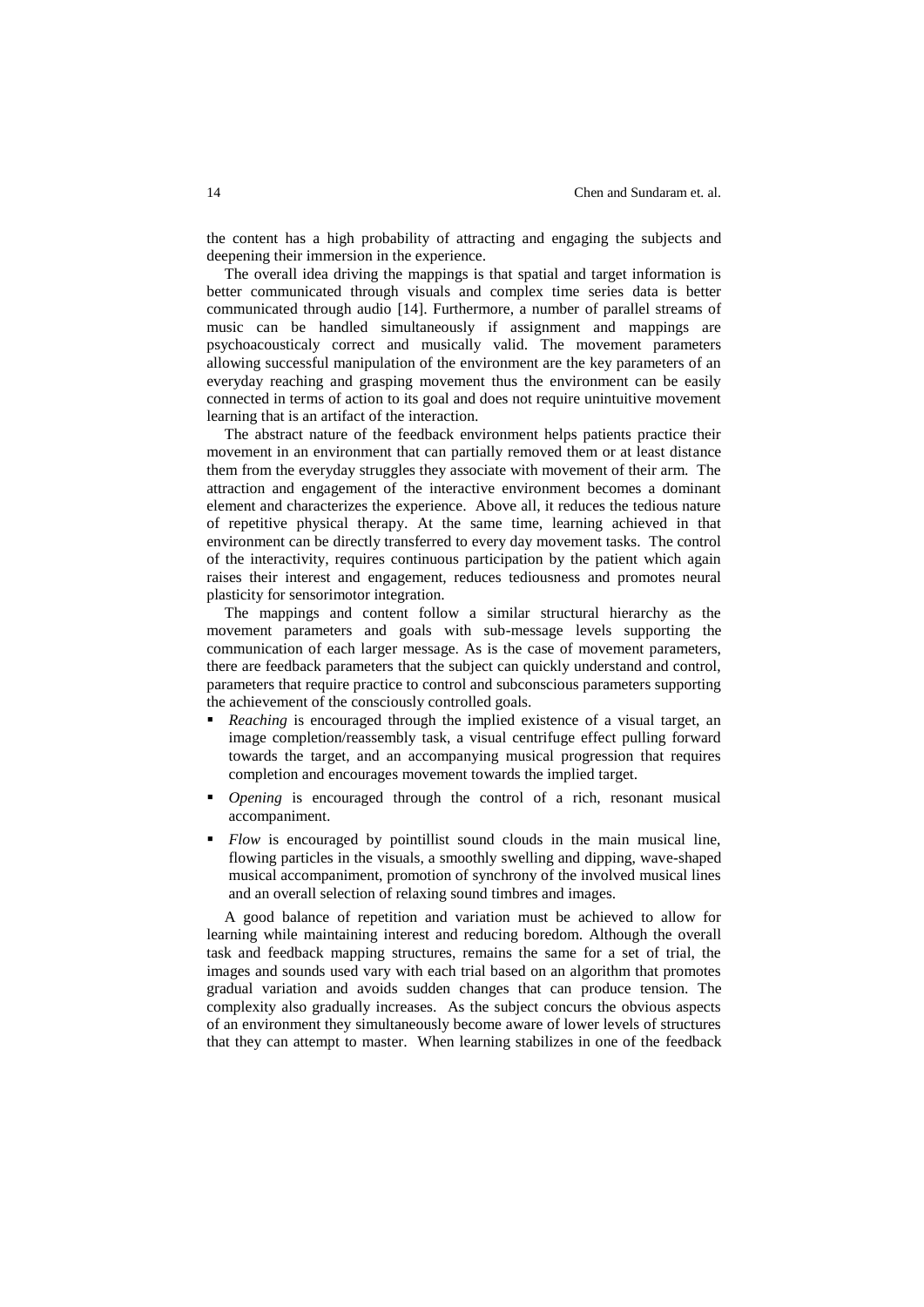environments a new set of trial is started where the complexity of the environment is increased.

# *4.2 Coupling Trial Phase to Feedback Engine Trigger*

We now discuss the feedback trigger for six trial phase (ref. Section [3.3\)](#page-11-0). The audio/visual feedback trigger for these six trial phases are shown in [Figure 6](#page-12-0) (right).

- In the stop phase, both audio and visual feedback engines are disabled (speaker is mute and screen shows black screen). Because the feedback engines are shut down, the subject can take a rest and rethink about the previous reaching trial without distraction.
- In the ready check phase of a reaching trial, the visual feedback is turned *on* but the audio feedback is turned *off*. The visual feedback in ready check transfers two things to subject: (a) subject's hand position with respect to the rest position and (b) subject's slouching. We design the visual feedback like this because we hope the subject starts from the rest position without slouching in the chair. [Figure 7](#page-14-0) shows the visual feedback diagram for ready check phase. The top bar indicates the subject's hand position with respects to the rest position. The bottom image indicates if the subject slouches. If the subject slouches, the image gets blurred.



<span id="page-14-0"></span>Figure 7. Visual feedback for ready check phase. The bar indicates the hand position with respect to rest position. The central diamond moves left and right from the center when subject's hand moves left and right with respect to the rest position. The blue bar shrinks or expends from red bar when subject's hand moves up and down the table, with respect to the rest position. The image indicates subject's slouching. If the subject slouches in the chair, the image gets blurred.

 In other four phases (i.e. reaction, reaching, grasping and returning), both audio and visual feedback engines are turned on. We shall discuss the feedback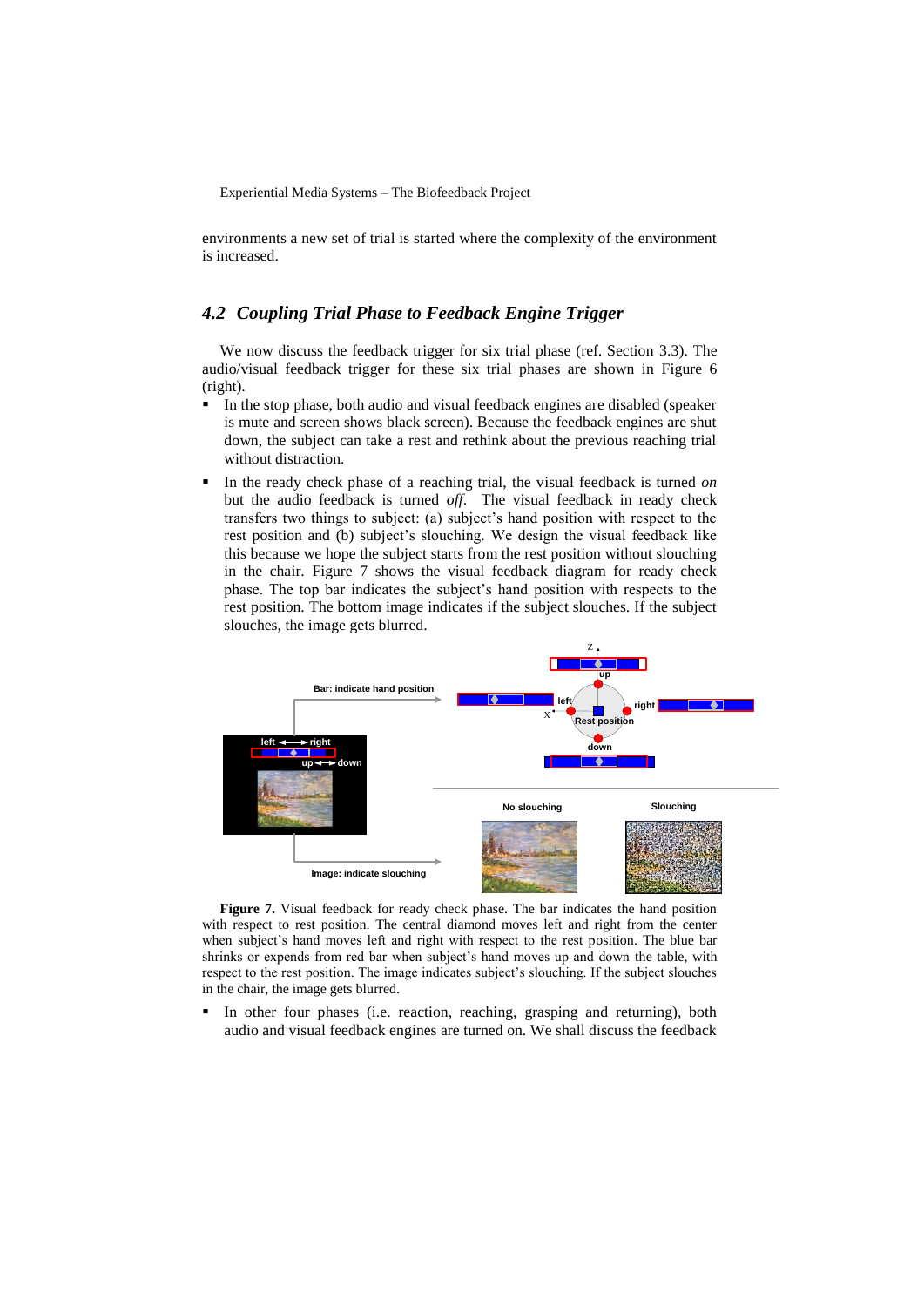environment design in terms of the coupling of action to audio/visual feedback for these four phases and the cooperation between audio and visual feedback in the following section.

### *4.3 The Feedback Environments*

The transition from an actual reaching and grasping in the real world to reaching and grasping actions controlling an abstract multimodal environment is done gradually. We use a transition interactive environment that allows the necessary semantic and action transference and the necessary gradual acclimation.

The subjects start by performing reaching and grasping a physical cup that is on a table in front of them. After several trials, a representation of their arm, the table and the cup appears in front of them on the screen. The subjects are asked to reach and grasp as they are reaching for a real cup in front of them on the table. They quickly realize that their actions in the physical world are being duplicated in the virtual world and they acclimate to the mappings. After they have successfully reached and grasped the virtual cup a number of times they are ready to move to the abstract feedback environments.

#### **4.3.1 Abstract Environment 1**

The use of the abstract environment starts with the subject in the rest position. An image appears in the center of the screen and then explodes into particles that spread all over the screen. The frame of the image remains and a coffee cup appears in the center of the frame. Pointillistic sound clouds played on the marimba begin to sound. The subject is asked to move as if reaching for a regular cup on an actual table in front of them. By moving they realize that their movement is controlling all aspects of what they are hearing and seeing. An increase in engagement is achieved here simply though the realization of their level of control of this abstract, attractive experience.

The movement of the subject's hand outwards from their body allows the subject to collect the image particles into the frame, reassemble the image and make the cup disappear. Movement of the hand to the left, right, or up sways the particles in that direction. Hand orientation is mapped to image orientation. Movement of the hand forwards also controls the playing of the musical phrase. The sequence of notes being chosen follows a traditional, forward-moving musical progression that requires it be completed for the subject to hear a resolution, for the music to sound as if it has reached a resting point. If the subjects hand reaches the three dimensional target position and the arm is correctly supinated for grasping the image and the chord progression is completed telling the subject that the reaching and grasping has been successfully achieved. The percentage of particle reassembly and progression completion gives the subject a sense and measure of depth of movement. That is a key parameter for measuring completion of the reaching task and without the appropriate mappings it is a parameter that is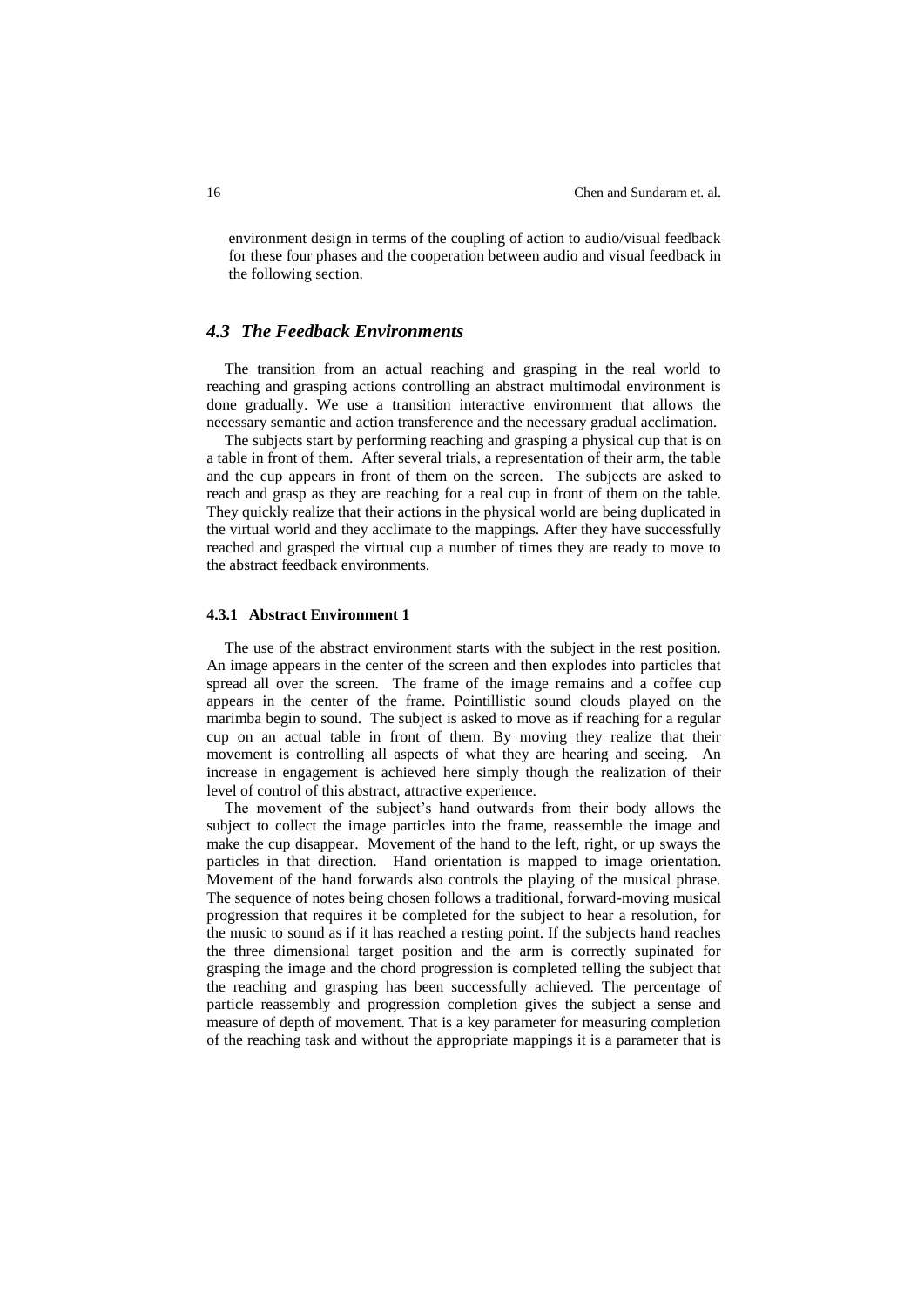lost when moving from the real world to a two dimensional screen representation. Because music patterns provides a great tool for organization of time, the playing of the musical progression, also allows the subject to organize the timing of their forward movement. The velocity of the hand is mapped to density of notes of the musical cloud being played. This mapping promotes a memory of velocity at the level of a continuous contour rather than a sequence of individual musical events. Thus the subject can develop an integrated speed, time, space plan of action for their movement towards the target. [Figure 8](#page-16-0) show the coupling diagram from action to feedback.



Figure 8. Diagram of coupling arm movement to feedback.

#### <span id="page-16-0"></span>**4.3.2 Abstract Environment 2**

In the second test environment a richer musical accompaniment is added. The opening of the elbow introduces an accompaniment played by string instruments and the opening of the shoulder introduces an accompaniment played by winds. When the arm reaches full natural extension for grasping then the richest possible accompaniment is achieved. The synchrony of joints and hand movement controls the synchrony of music lines and music harmony. If their movement of the hand and joints are in phase the note content of the corresponding musical phrases is similar. If they are out of phase the selection of notes controlled by each joint and the hand are from different parts of the musical progression. This synchrony of chords, like joint synchrony, can only be controlled subconsciously especially by musically naïve subjects. (That is especially true during the reaching action that is evolving fast). When synchrony is achieved and the chords are in harmony the subjects knows it. However, when that is not the case conscious analysis in real time will offer little to the subject. Synchrony and the resulting harmony need to be achieved through experimentation.

Once the subject begins to experience the environment he/she begins to discover the mappings and decide on the control strategies. Further engagement is achieved by this active investigation of mappings.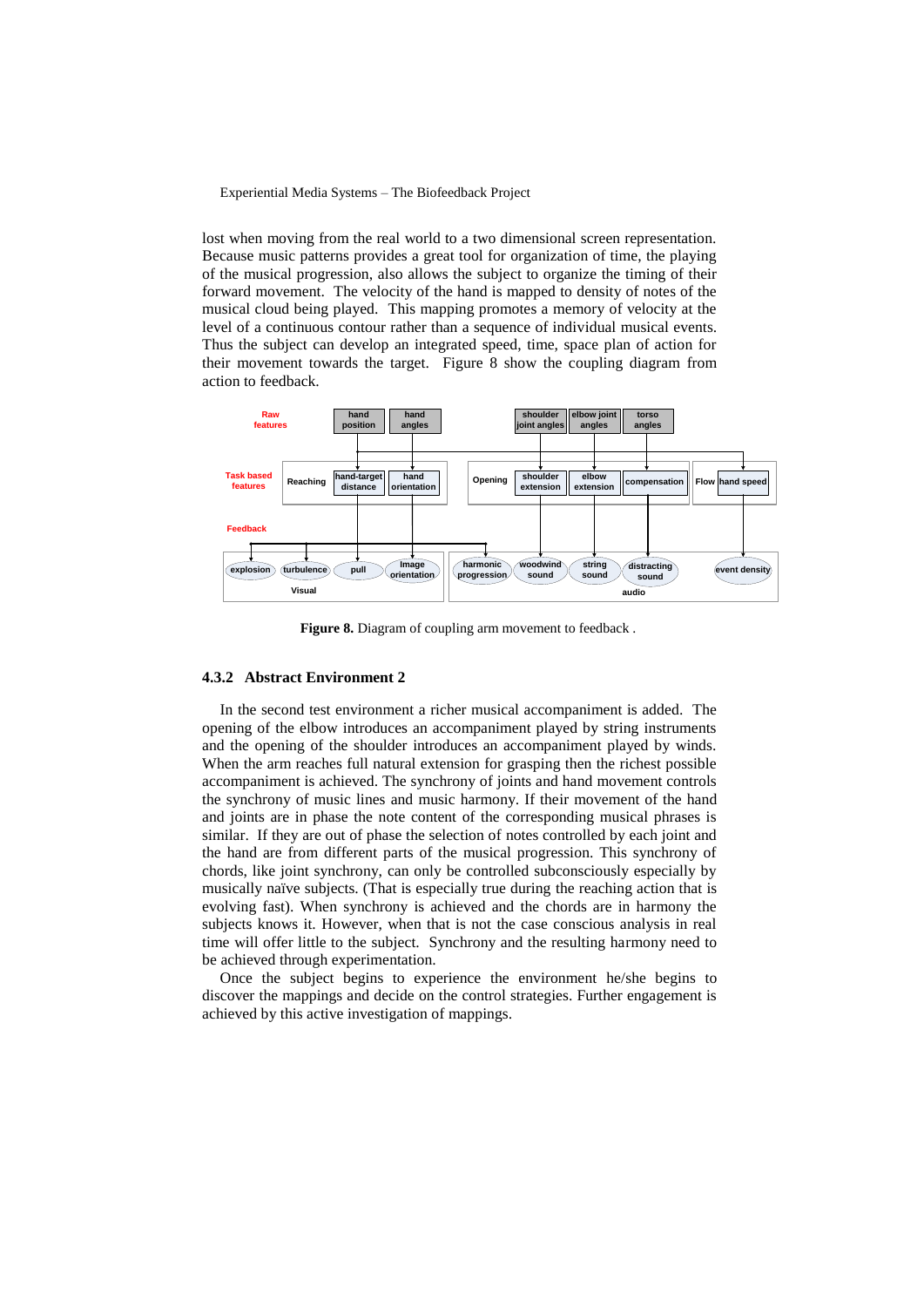As the subject begins to learn to perform in this interactive environment, his/her accuracy of end point trajectory, speed of completion of reaching task, smoothness of reaching, openness of joints increases. At this point, a feed forward effect begins to appear. The subject begins to develop a memory of the music and particle movement that are associated with a correct and effortless performance. The subject can use this memory to create a movement plan before starting the next reaching movement. Additional trials help further define that movement plan. The strong, intuitive, memory that people have for musical content strengthens further the creation of this feed forward plan.

## **5 Creating the Feedback**

We now present our audio visual mapping frameworks.

# *5.1 Audio*

In this section we discuss how normalized distance, velocity, synchrony and shoulder flexion is mapped to audio feedback.

#### **5.1.1 Distance to target and Harmonic Progression**

We now present the dynamic mapping of the normalized distance to target along the *Z* coordinate to harmonic progression. Underlying both test environments is the same harmonic progression (in musical terms -  $I^{ma7}$  vi  $V^{7}/IV$ IV ii<sup>7</sup> V<sup>7</sup> I ).

There are three key states of hand movement activity: reaching, grasping and returning. Through empirical testing we developed the following ranges of Percentage Z' to correspond to specific chords. These ranges are variable, as are the number of chords.

| progression     |                |                   |  |
|-----------------|----------------|-------------------|--|
| <b>Activity</b> | $\mathbf{Z_N}$ | <b>Harmony</b>    |  |
|                 | $0.00 - 0.19$  | T <sup>ma7</sup>  |  |
| Reaching        | $0.19 - 0.50$  | vi                |  |
|                 | $0.50 - 0.85$  | $V^7$ /IV         |  |
| Grasping        | N/A            | IV                |  |
| Returning       | $0.63 - 1.00$  | $\overline{ii}^7$ |  |
|                 | $0.29 - 0.63$  | $\overline{V'}$   |  |

Table 1: Mapping of normalized distance to target in Z' direction to harmonic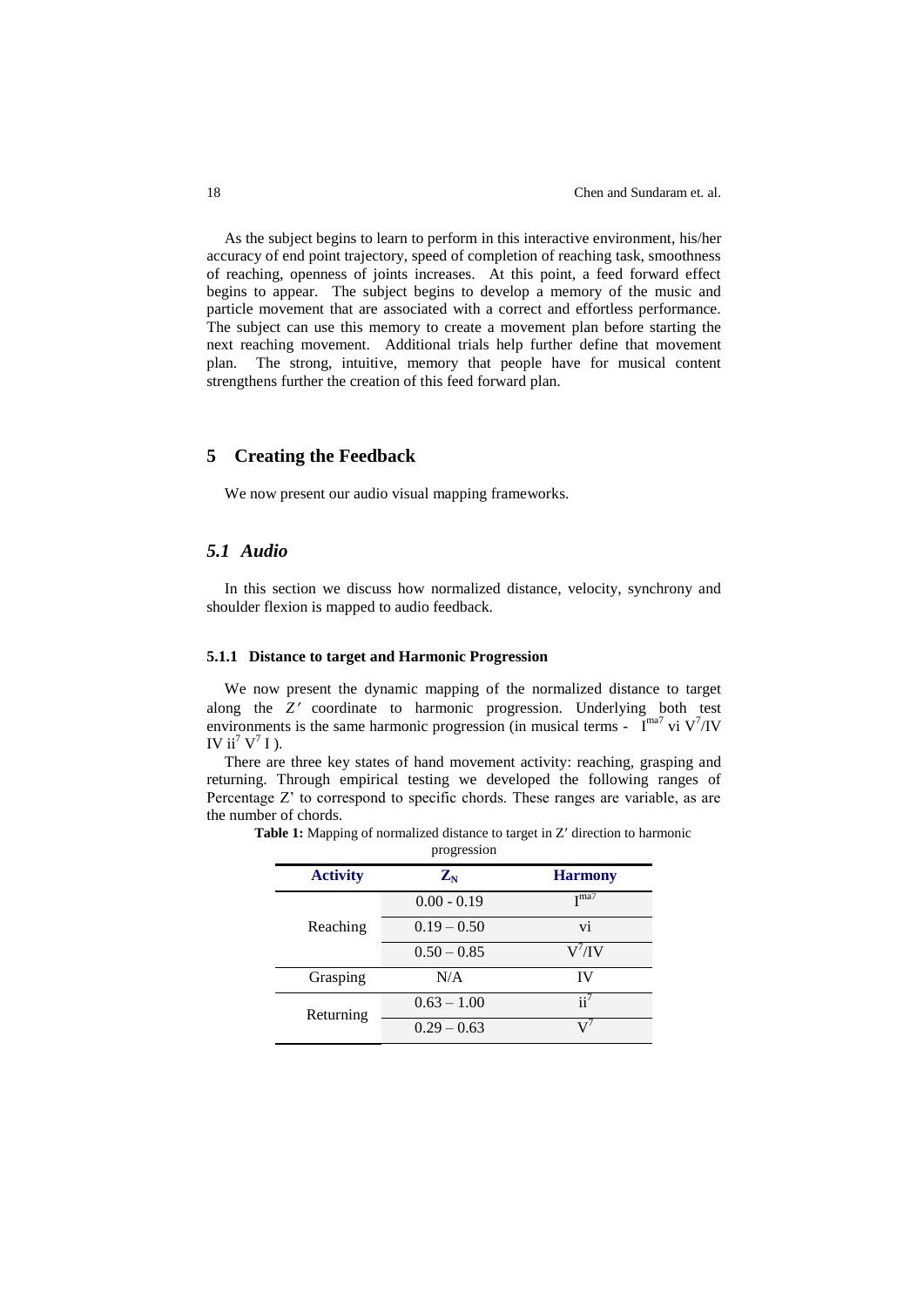| $0.00 - 0.29$ |
|---------------|
|---------------|

The pitches of each harmony are constrained to be between midi note values 44 – 80 (Ab2 – Ab5). These notes comprise a set which is randomly selected from at each event point.

It was observed that it was necessary to weight the selection of the root note of the chord in a lower octave so that the harmonic movement could be clearly perceived. Therefore, note selection was weighted so that probability of the root note occurring in the octave  $C2 - C3$  was 5% more likely than any other note.

## **5.1.2 Hand Trajectory velocity to Event Density**

We now show how to map the overall hand trajectory velocity to event density. The underlying pulse for the system was set at a constant rate of 92 beat per minute (bpm). It was decided that there would be 5 levels of event density, subdividing this pulse into 2,3,4,6 and 8.

The velocity of the hand in *Z* was first normalized to lie in [0, 1] and then mapped to these subdivisions as follows by identifying a velocity range to a pulse subdivision:

| <b>Velocity Range</b> | <b>Pulse Subdivision</b> |
|-----------------------|--------------------------|
| $0.00 - 0.192$        |                          |
| $.192 - .410$         | 3                        |
| $.410 - .640$         |                          |
| $.640 - .780$         | 6                        |
| $.780 - 1.00$         |                          |

**Table 2:** Mapping of the hand trajectory velocity in Z direction to pulse subdivision. Pulse is 92 beats per minute.

### **5.1.3 Joint Synchrony and Harmonic Progression**

Before the start of each trial, a synchrony table was sent from the analysis engine that gave interpolated values for the shoulder angle and elbow angle aligned with percentage  $Z'$  from the current starting point to the target position. The synchrony table is important because the precise relationships represent the coordination between the variables in the functional task of reaching. Only when the subjects can reproduce these variable relationships is the reference audio feedback reproduced. Once the trial started, the respective angles were used as an index into the table to find the corresponding value of percentage Z'.

The value for the shoulder angle was used to move woodwind sounds (flute, clarinet, bassoon) through the progression using the same method described above for the marimba. The elbow angle was similarly connected to string sounds (a violin section of tremolo, a violin section, and a pizzicato violincello section).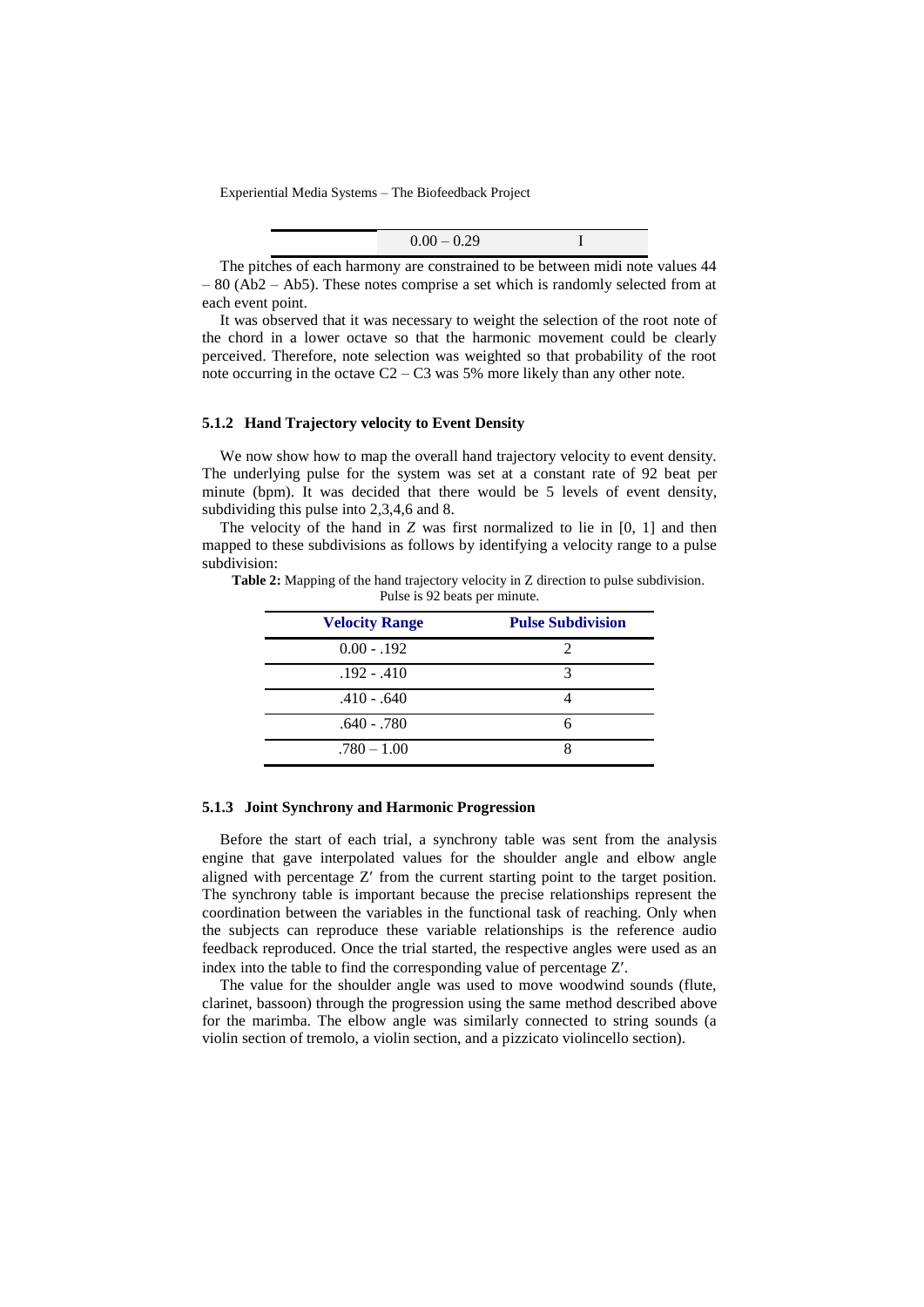Each instrument was assigned a range in which it would randomly choose notes of the current chord. These ranges were as follows:

| <b>Instrument</b>       | Midi note range |  |
|-------------------------|-----------------|--|
| Flute                   | $72 - 86$       |  |
| <b>Clarinet</b>         | $58 - 72$       |  |
| <b>Bassoon</b>          | $36 - 60$       |  |
| Violin I (tremelo)      | $60 - 82$       |  |
| Violin II (sustained)   | $56 - 82$       |  |
| Violincello (pizzicato) | $38 - 60$       |  |

**Table 3:** Midi note range assigned for different instruments.

Event density, measured as subdivisions of the underlying pulse, was kept constant for each instrument, with all but Violin II using 2 subdivisions. Violin II used 4.

#### **5.1.4 Mapping of Shoulder Flexion and Elbow Extension**

There were three control parameters that the shoulder flexion and elbow extension were mapped to, midi velocity  $(M_v)$ , duration  $(t_d)$  and the probability of an octave doubling  $(P_d)$  in the instrument occurring. The MIDI (Musical Instrument Digital Interface) protocol defines a specification for communicating musical events to and from hardware and software music applications. MIDI velocity is an indication of how loud a note should sound on a scale from 0 - 127.

Let  $x$  be the percentage of the current shoulder flexion between the starting angle and the expected angle at the target.  $\sqrt{x}$  is used to interpolate between the following ranges:

**Table 4:** Midi velocity and duration range of 3 instruments connected to shoulder  $\ln$ 

|  | flexic |  |
|--|--------|--|
|  |        |  |

| <b>Instrument</b> | <b>Reaching</b> |             | <b>Returning</b> |             |
|-------------------|-----------------|-------------|------------------|-------------|
|                   | $M_{\rm v}$     | $t_{\rm d}$ | $M_{\rm v}$      | $t_{\rm d}$ |
| Flute             | $0 - 60$        | $100 - 300$ | $0 - 60$         | $100 - 300$ |
| Clarinet          | $50 - 60^*$     | $200 - 600$ | $50 - 60$        | $200 - 600$ |
| <b>Bassoon</b>    | $0 - 60$        | $200 - 600$ | $0 - 60$         | $200 - 600$ |

In all cases  $P_d$  range is [0,100]. In the case of the clarinet, if the value of *x* is 0, then midi velocity is set to 0, else the specified range is used. The elbow extension is mapped in a similar manner, we have omitted the details for the sake of brevity.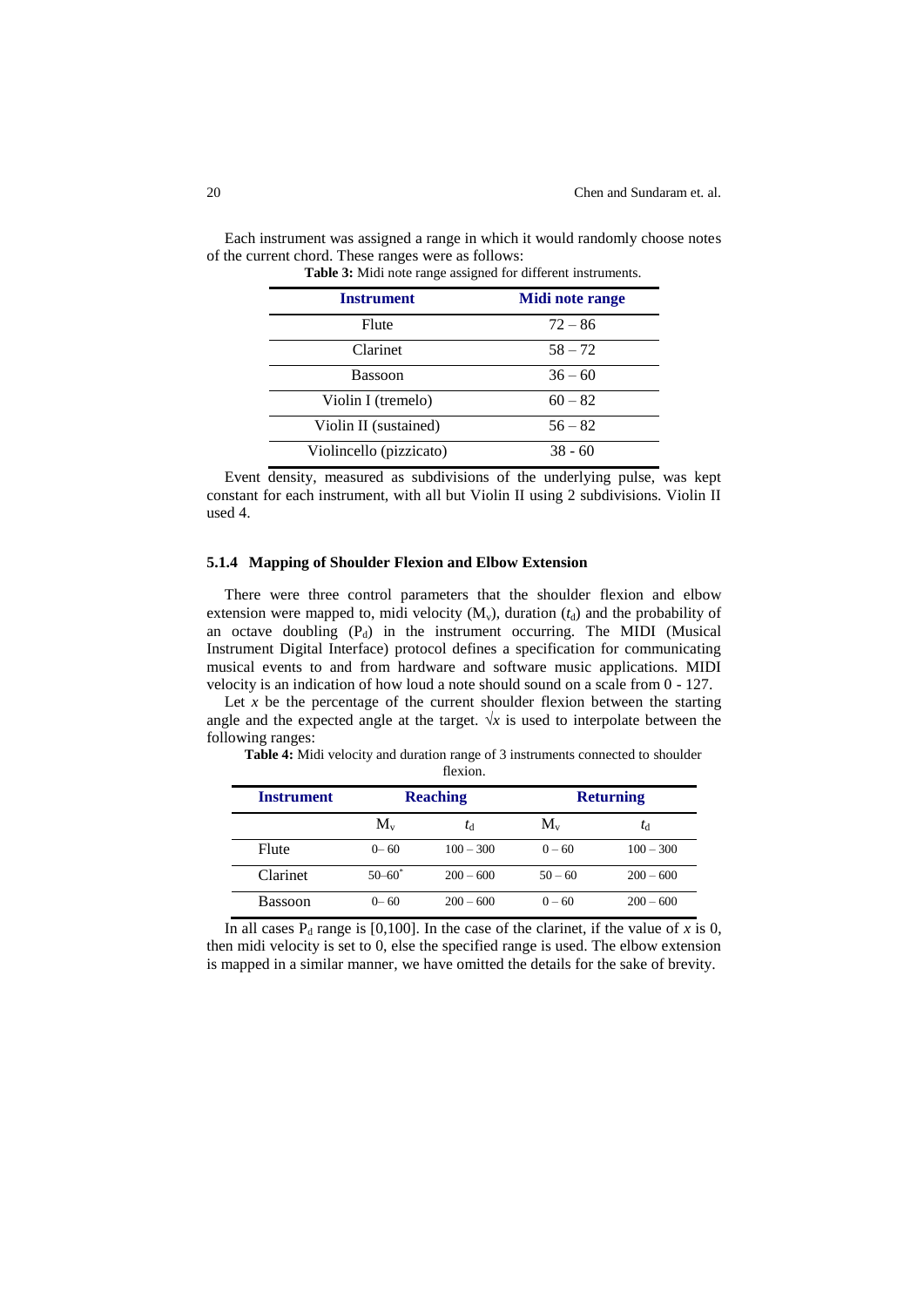# *5.2 Visual*

In this section we discuss how we create the visual feedback in the transition and the abstract environments.



**Figure 9.** Transition Environment

### <span id="page-20-0"></span>**5.2.1 Transition Environment**

In the first environment we introduce the subject to the system, and the idea that their physical movement will control the virtual environment. A three dimensional arm model is transformed to the position of the optical motion capture markers. Fitting the predefined model to a subject in real time presents some challenge. We are using a limited marker set of just 12 optical motion capture markers. In addition, the markers are offset from the real bone joints that we are trying to use in our calculations of joint angles. If the markers are placed on clothing or muscle that moves, the relationship of the marker to joint can change, introducing error.

We provide a point of view that is similar to the subject's actual point of view in the motion capture volume. However, we move the camera slightly back and down, to give a clear view of the subject's arm. This viewpoint seems natural to the subject, while providing a better understanding of the arm movement than simply using the actual eye position.

### **5.2.2 Abstract Environment**

In the abstract environment the subject is presented with a picture in a frame. The picture explodes into thousands of particles, and then the subject is able to reassemble the picture by completing the reaching and grasping movement (ref. **[Figure 10](#page-21-0)**).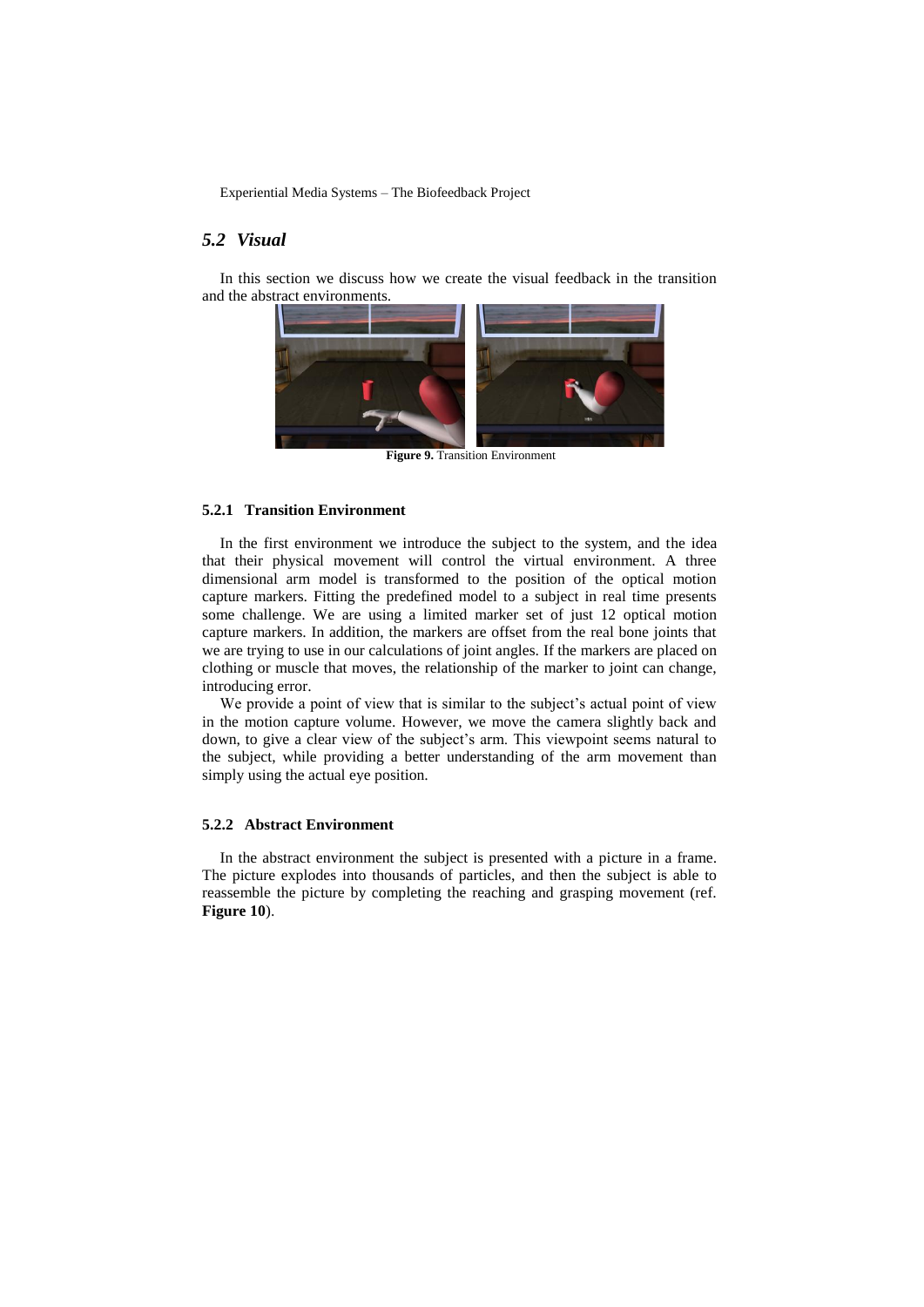

<span id="page-21-0"></span>**Figure 10.** Visual feedback in the abstract environments. (a) rotation of image, (b) particles begin to form the image as the hand approaches the target, (c) the picture begins to collapse when the hand overshoots the target position, (d) image pulled to the right when subject is off target, (e) Vertical bands appear when the subject has wrong target height.

The image is broken into a 60x40 grid of particles. Each particle is a quad polygon with four vertices and four texture coordinates. The vertices locate the particle in three dimensional space, while the texture coordinates provide a two dimensional mapping to a color from the image. Each particle has an offsetIndex

(P') that locates its relative original position in the picture:  
\n
$$
\overrightarrow{P'}_x = \overrightarrow{P}_x - \frac{n_{col}}{2}, \quad \overrightarrow{P'}_y = \overrightarrow{P}_y - \frac{n_{row}}{2},
$$
\n(1)

where  $P_x$  and  $P_y$  are the original position,  $P'_x$  and  $P'_y$  are the relative position of the particle in the image.

The motion of the particles  $(T_P)$  has five components: rotation angle ( $\theta$ ), and four motion vectors: explosion (T<sub>E</sub>), turbulence (T<sub>T</sub>), horizontal pull (T<sub>HP</sub>) and vertical pull  $(T_{VP})$ . The position of a particle is calculated with a translation of the motion vectors followed by the rotation:

$$
\overrightarrow{T}_{\overrightarrow{p}} = R_{(\theta, Z)}[\overrightarrow{T}_{E} + \overrightarrow{T}_{H} + \overrightarrow{T}_{HP} + \overrightarrow{T}_{VP}],
$$

where  $R_{(\theta,z)}$  is the rotation along the *z* axis by  $\theta$ .

#### **5.2.2.1 Rotation Angles**

Hand orientation controls the image rotation angle. The difference between expected hand orientation angles (i.e.  $\overline{\theta_s}^e$ ) and subject hand orientation angles (i.e. θs) is mapped to image rotation (θ), and a scaling factor (αs) and is applied:

$$
\theta = \alpha_s (\theta_s^e - \theta_s) \ . \tag{3}
$$

[Figure 10](#page-21-0) (a) shows the image rotations.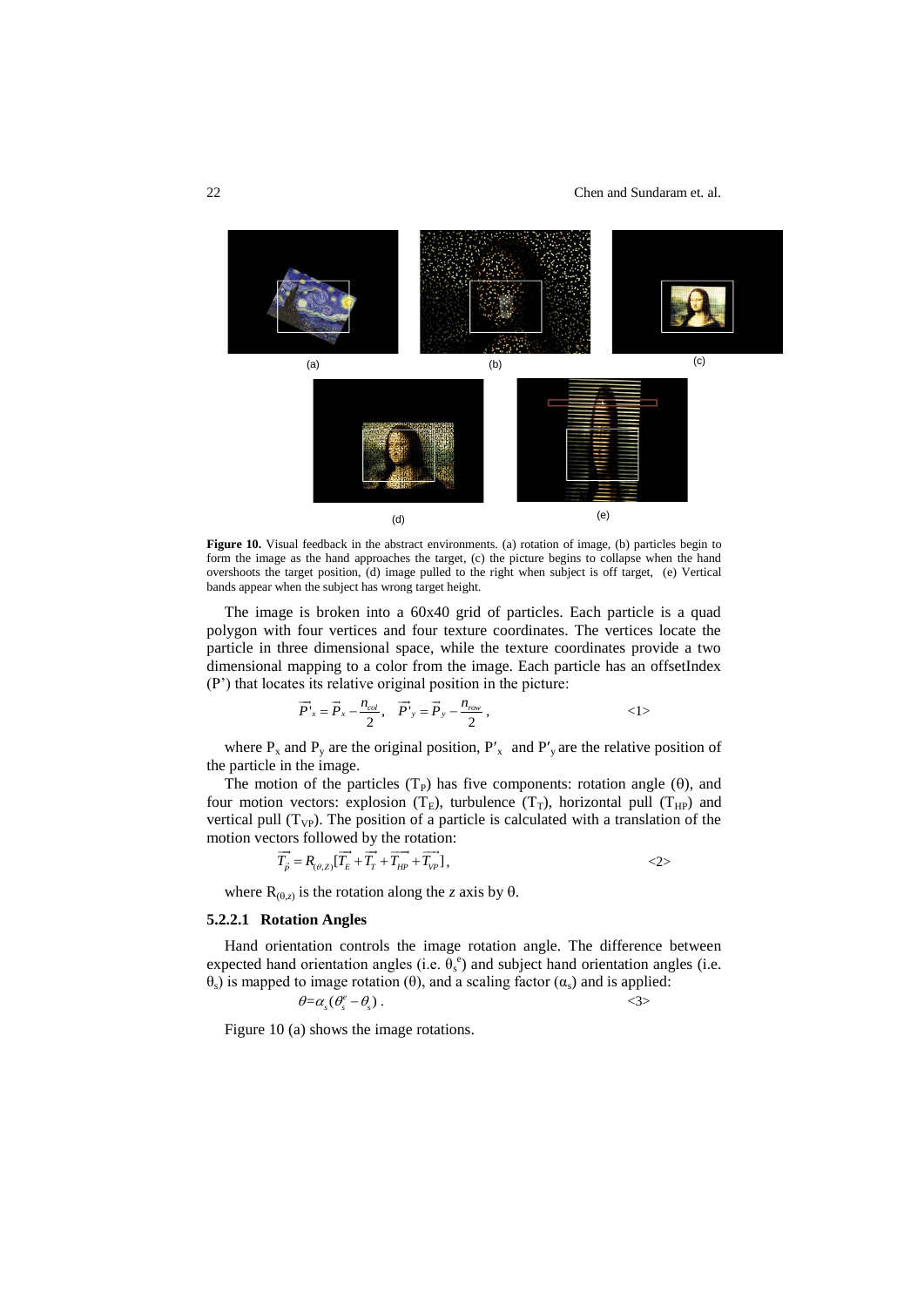#### **5.2.2.2 Explosion**

The explosion of particles is controlled by movement towards the target position. As the z distance approaches 0, the particles return to their origin, thus reassembling the picture. A non-linear mapping function is used to control the explosion movement, so that the subject quickly begins to see the picture assemble. However, this means that the picture is mostly together before the z distance reaches 0.

Let us denote the normalized Z' value as  $Z_N (Z_N = (Z_H - Z_R)/(Z_T - Z_R))$ .  $Z_H$ ,  $Z_R$  and  $Z_T$  are  $Z'$  coordinates of subject's hand, rest position (or hand starting position) of current trial and target position respectively.  $Z_N$  represents how far between the rest position (0.0) and the target position (1.0) the hand marker has traveled. If the subject reaches past the target position, the explosion effect is modified to collapse the image.

$$
\overrightarrow{T}_{E} = \begin{cases} \beta_{1} (1 - Z_{N})^{4} \overrightarrow{P}, & 0 \le Z_{N} \le 1 \\ \beta_{2} (Z_{N} - 1)^{2} \overrightarrow{P}, & Z_{N} \ge 1 \end{cases}, \tag{4}
$$

where  $\beta_1$  is a explosion scale and  $\beta_2$  is a collapse scale, *P'* is the relative position of the particle. [Figure 10](#page-21-0) (b) shows that particles begin to form the image as the hand approaches the target and [Figure 10](#page-21-0) (c) shows that the picture begins to collapse when the hand overshoots the target position

#### **5.2.2.3 Turbulence**

An additional, smaller turbulent motion is created with a Perlin noise function  $(N_P)$  below). The turbulent motion is controlled by a linear mapping of the normalized Z' distance  $(Z_N=(Z_H-Z_R)/(Z_T-Z_R))$ . This motivates the subject to complete the entire z movement.

$$
\overrightarrow{T}_T = (1 - Z_N)(\lambda_1 N_P(\overrightarrow{P} + \overrightarrow{O}) + \lambda_2 t \, \delta N_P(\overrightarrow{P})) \,, \tag{5}
$$

Where,  $\lambda_1$  is the turbulence scale,  $\lambda_2$  is the product of the noise scale and the octave scale, *t* is time,  $\delta$  is noise speed. *O* is the phase offset.

#### **5.2.2.4 Horizontal and Vertical Pull**

Movement along the x axis away from the target causes a distortion in the particle movement on that side of the picture. If the subject strays to the right, the right size of the image will be spread out to the right.

$$
\overrightarrow{T_{HP}} = \left[\eta(\mu X_H)^2 \quad 1\right] \overrightarrow{P}, \tag{6}
$$

where  $\mu$  is the *x* axis scale,  $\eta$  is the horizontal pull scale, *P'* is the relative position vector of the particle,  $X_H$  is the hand position along x axis. Extra y-axis movement is treated in a similar way. If the subject moves too high, the image will be spread upwards.

pwards.  
\n
$$
\overrightarrow{T_{VP}} = \begin{bmatrix} 1 & \chi C(\frac{Y_H}{\max(Y_H)}, 0, 1) \end{bmatrix} \overrightarrow{P'},
$$
\n
$$
\langle 7 \rangle
$$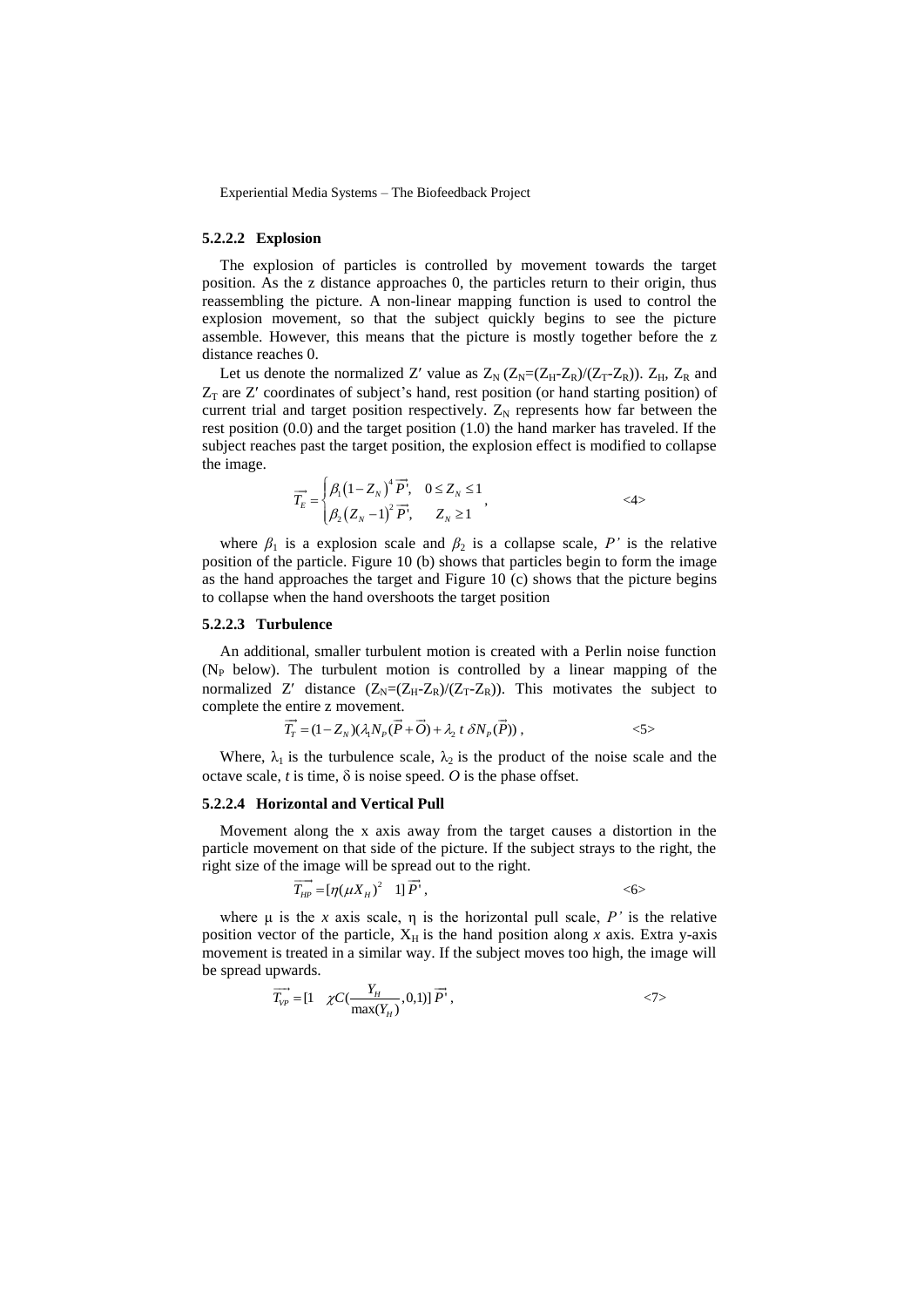where C is a clamp function,  $Y_H$  is the hand position along y axis,  $\chi$  is the vertical pull scale,  $P'$  is the relative position of the particle. [Figure 10](#page-21-0) (d) shows image pulled to the right when subject is off target and [Figure 10](#page-21-0) (e) shows that vertical bands appear when the subject has wrong target height

# **6 Validation Metrics**

In this section, we shall discuss the validation metrics for evaluating the performance of the biofeedback system.

### *6.1 Offline Segmentation*

First, we segment the whole trial offline into five parts: (a) reaction, (b) accelerating reaching, (c) decelerating reaching, (d) adjustment for grasping and (e) returning. Let us denote the whole trial duration as [0 T]. Because the target reaching trial is simple, we apply a simple segmentation algorithm based on the speed curve of the hand marker. [Figure](#page-23-0) **11** shows an offline segmentation result based on the speed curve.



Figure 11: Trial segmentation based on speed curve

<span id="page-23-0"></span>*Reaction* is the duration in which subjects prepare for reaching prior to moving the arm. The reaction time  $(t_1)$  is computed as the first time stamp such that the speed of next 700 ms (70 frames) is larger than a threshold:<br>  $t_1 = \min\{t^* | t^* \in [0, T], \forall t \in [t^*; t^* + \varepsilon], v(t) > \alpha\},$  <8>

$$
t_1 = \min\{t^* | t^* \in [0, T], \forall t \in [t^*, t^* + \varepsilon], v(t) > \alpha\},\tag{8}
$$

where  $\varepsilon$  is 700 ms and  $\alpha$  is the threshold ( $\alpha$ =5mm/s).

In *accelerating reaching*, the subjects start the reaching trial with increasing speed. The accelerated reaching starts from reaction time  $t_1$  and ends at the time  $t_2$ with the first constrained local maximum speed. The accelerating end time  $t_2$  is determined as: :<br>  $\min\{t^* | t^* > t_1, v(t^*) > \beta, v(t^*) = \max_{t^* = w \le t \le t^* + w} [v(t)]\}$ *t*<sub>2</sub> = min{*t*<sup>\*</sup> | *t*<sup>\*</sup> > *t*<sub>1</sub>,  $v(t^*)$  >  $\beta$ ,  $v(t^*)$  =  $\max_{t^* = w \le t \le t^* + w} [v(t^*) - v(t^*)]$ us:<br>= min{ $t^*$  |  $t^* > t_1$ ,  $v(t^*) > \beta$ ,  $v(t^*) = \max_{t^* = w \le t \le t^*} [v(t)]$ }, <9>

$$
t_2 = \min\{t^* | t^* > t_1, v(t^*) > \beta, v(t^*) = \max_{t^* - w \le t \le t^* + w} [v(t)]\},
$$

where  $\beta$  is a speed threshold and *w* is a local window size.

*Decelerating reaching* starts from t<sub>2</sub> until the time when a constrained local minimal speed is achieved. Constrained local minimum is just the local minimum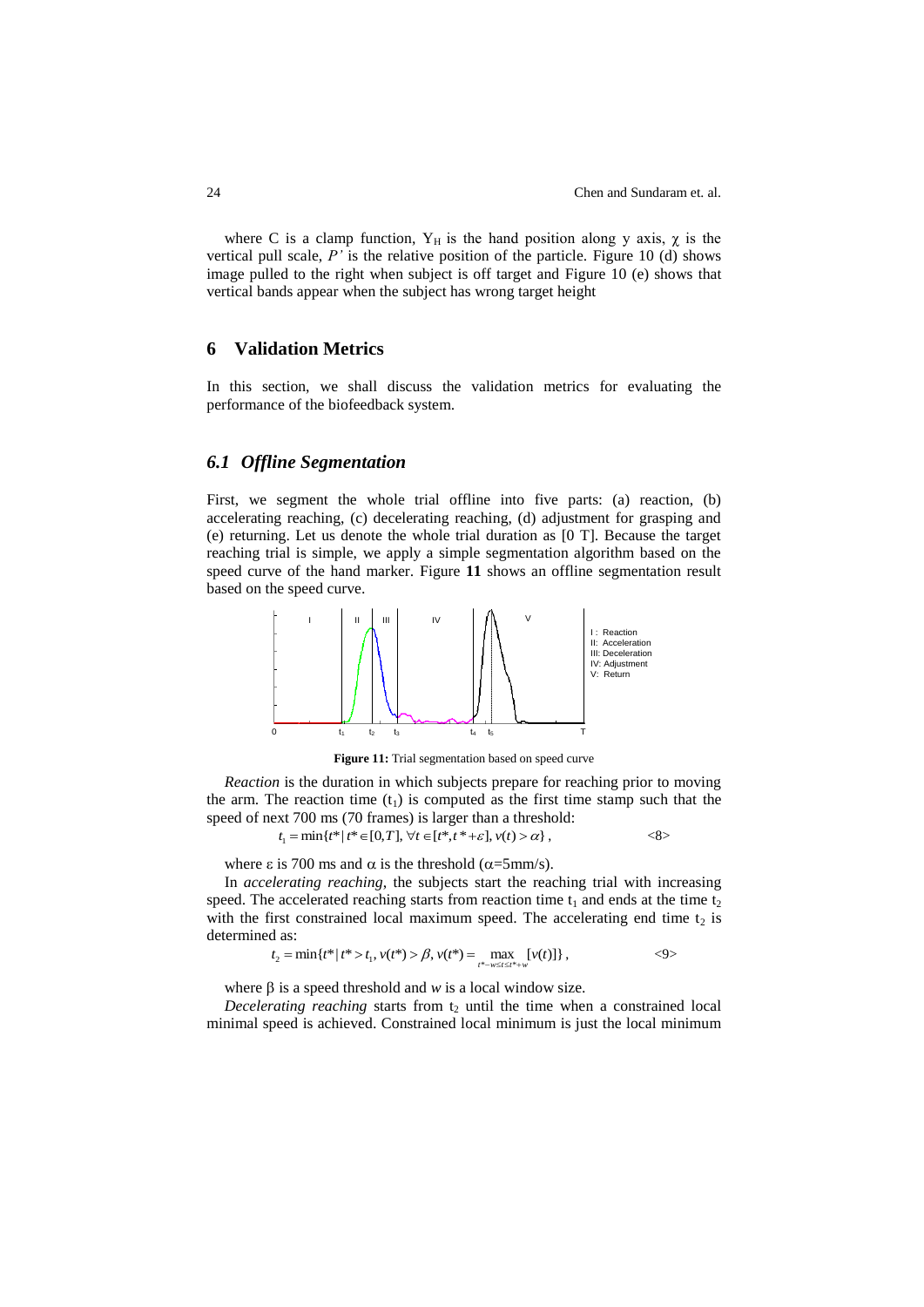that is less than a predefined threshold. Thus the decelerating ending time  $t_3$  is represented as: :<br>  $\min\{t^* | t^* > t_2, v(t^*) < \gamma, v(t^*) = \min_{t^* = v \le t \le t^* + w} [v(t)]\}$ d as:<br>  $t_3 = \min\{t^* | t^* > t_2, v(t^*) < \gamma, v(t^*) = \min_{t^* = w \le t \le t^* + w} [v(t^*)]$ as:<br>  $=\min\{t^* | t^* > t_2, v(t^*) < \gamma, v(t^*) = \min_{t^* = w \le t \le t^* + w} [v(t)]\},$ <br>
<10>

$$
t_3 = \min\{t^* \mid t^* > t_2, v(t^*) < \gamma, v(t^*) = \min_{t^* = w \le t \le t^* + w} [v(t)]\},\tag{10}
$$

where  $\gamma$  is speed threshold and w is local window size.

In *adjustment* duration, the subjects try to adjust their hand orientation to grasp the cup comfortably. The starting time of the adjustment duration is deceleration end time t<sub>3</sub>. Before we obtain the end time of adjustment, we compute the last constrained local maximum speed and get the corresponding time stamp  $t<sub>5</sub>$  (see [Figure](#page-23-0) 11). Therefore, we can compute adjust ending time  $t_4$ .  $t_4$  is corresponding to the nearest constrained local minimum before t<sub>5</sub>. The last part, *returning*, starts from time  $t_4$  until the end of trial.

### *6.2 Spatial Error*

We compute two spatial errors at the end of decelerating reaching: (a) distance from hand to target, and (b) hand orientation. The normalized hand-target distance is computed as:

$$
d_1 = \frac{\|X_h(t_3) - X_T\|_2}{\|X_h(0) - X_T\|_2},
$$
  $\langle 11 \rangle$ 

where  $X_h$  is the 3D position of the hand marker,  $X_T$  is the target position,  $t_3$  is the decelerating ending time and  $\|\cdot\|_2$  is L2 distance metric. The hand orientation error is defined as follows:

$$
d_2 = \frac{|\theta_h(t_3) - \theta_r|}{\Theta_h},
$$

where  $\theta_h(t_3)$  is the hand orientation angle at the decelerating ending time,  $\theta_T$  is the desired hand orientation angle for grasping the target which is computed during calibration for every subject,  $\Theta_h$  is predefined constant ( $\Theta_h$ =75°). Here we use a predefined constant rather than the range of hand orientation because some subject's hand orientation angle at rest position is very close to the desired angle and hence the range of hand orientation during the trial is very small. The overall spatial accuracy of a target reaching trial is the linear combination of hand-target distance and hand orientation accuracy:

$$
s = w_1^s \cdot d_1 + w_2^s \cdot d_2, \qquad \qquad <13>
$$

where  $w_1^s$  and  $w_2^s$  are two weights.

## *6.3 Arm Opening*

Since our goal is to encourage subjects to grasp the target by nearly full arm stretching without torso compensation, arm opening is a key metric. In this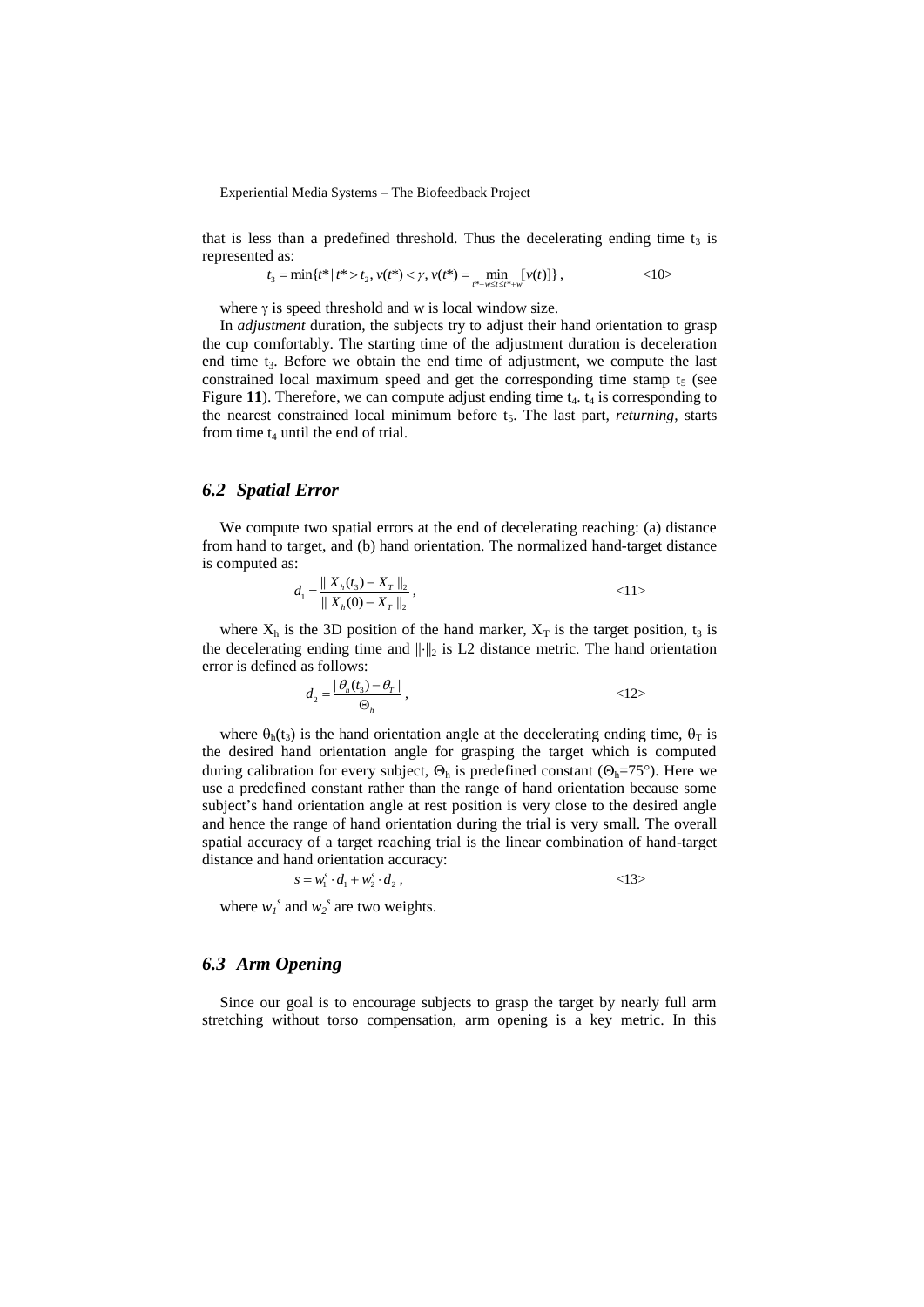chapter, we only focus two arm joint angles for evaluating arm opening: (a) *shoulder flexion* and (b) *elbow extension*.

The shoulder opening and the elbow opening are defined as the relative error with respect to the desired shoulder flexion and elbow extension:

$$
p_s = \frac{|\theta_s(t_3) - \theta_s^T|}{|\theta_s(0) - \theta_s^T|}, \ p_e = \frac{|\theta_e(t_3) - \theta_e^T|}{|\theta_e(0) - \theta_e^T|}, \tag{14}
$$

where  $p_s$  and  $p_e$  are the shoulder opening and elbow opening respectively,  $\theta_s$ and  $\theta$  are shoulder flexion angle and elbow extension angle respectively,  $t_3$  is decelerating ending time,  $\theta_s^T$  and  $\theta_e^T$  are the desired shoulder flexion and elbow extension respectively.  $\theta_s^T$  and  $\theta_e^T$  are captured during the calibration. Both  $p_s$  and *p*<sub>*e*</sub> are numbers between 0 and 1, zero meaning full opening and ones meaning no opening. Therefore the overall arm opening is defined as the linear combination of shoulder opening and elbow opening:

$$
p = w_1^p \cdot p_s + w_2^p \cdot p_e, \qquad \qquad \le 15>
$$

where  $w_1^p$  and  $w_2^p$  are two weights.

## *6.4 Reaching Duration*

Reaching duration, the time between the beginning of reaching and onset of grasping, is an important metric. As the subjects become more familiar with the system, their hesitation for reaching the target will decrease. Hence, the length of the reaching duration will decrease. Using the segmentation results, we can easily obtain the reaching duration by:

 $r = t_3 - t_1$ , <16>

where  $t_3$  is the decelerating ending time and  $t_1$  is the reaction time.

### *6.5 Flow Error*

In this section, we shall discuss the flow error of target reaching. Intuitively, the flow error is related to the smoothness of speed curve of the hand marker. The smoother the speed curve, the less the flow error. The organization of this section is as following: we first introduce two measurements of curve smoothness  $-$  (a) zero crossing number and (b) polynomial curve fitting error. Then we shall discuss the flow error measurement by combining three speed curves - (a) speed of hand marker moving, (b) speed of shoulder flexion angle and (c) speed of elbow extension angle.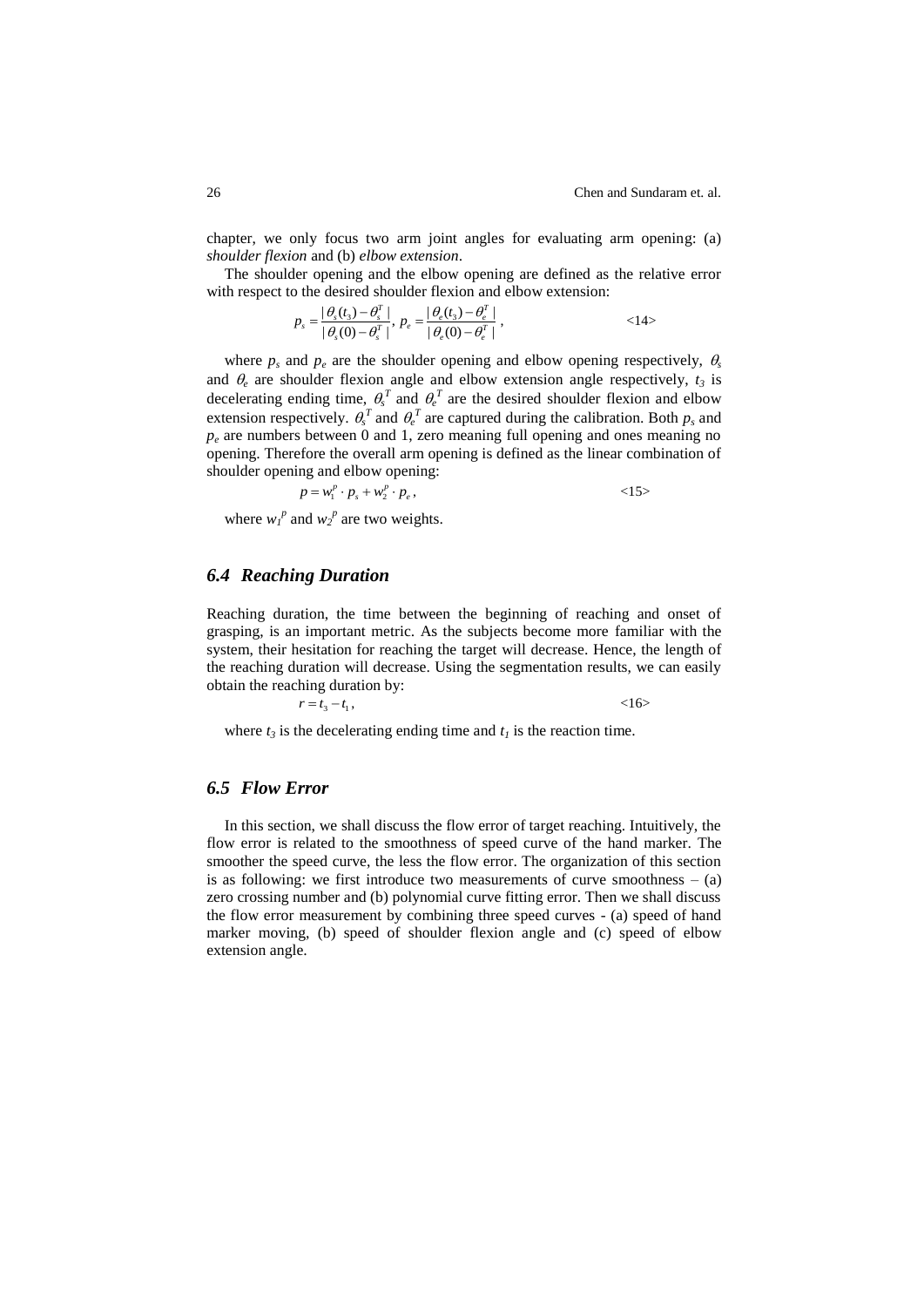#### **6.5.1 Smoothness Metric**

Let us denote the speed curve during reaching as  $v(t)$ ,  $t_1 \le t \le t_3$ . The zero crossing number *k* is defined as the number of zero crossing of first order derivative of speed  $v(t)$ . The smaller the zero crossing number, the smoother the speed curve. Another useful metric is the curve fitting error  $e_f$  which is defined as the square error between original curve and fitting curve. Before we compute the curve fitting error, we first normalize the curve by the maximum value.

$$
v_N(t) = \frac{v(t)}{\max[v(t)]}, t \in [t_1, t_3].
$$
  $\langle 17 \rangle$ 

Then we divide the reaching duration into acceleration phrase and deceleration phrase due to the asymmetry of speed curve and fit the two phrases separately. Hence, the curve fitting error of speed curve is:

$$
e_f = \int_{t_1}^{t_2} \left[ v_N(t) - f(v_N(t)) \right]^2 dt + \int_{t_2}^{t_3} \left[ v_N(t) - f(v_N(t)) \right]^2 dt , \qquad \qquad < 18>
$$

where  $v<sub>N</sub>(t)$  is normalized speed curve,  $t<sub>1</sub>$ ,  $t<sub>2</sub>$  and  $t<sub>3</sub>$  are reaction time, acceleration ending time and deceleration time respectively,  $f(\cdot)$  is curve fitting operator. In this chapter, we use polynomial curve with degree 3 to fit the speed curve. We combine the zero crossing number and curve fitting error as a smooth vector to represent the smoothness of reaching speed:

$$
M = [k, e_f]^T. \tag{19}
$$

#### **6.5.2 Overall Flow Error**

The overall flow error incorporates the smoothness of three speed curves: (a) hand marker speed, (b) shoulder flexion speed and (c) elbow extension speed. Let us denote the smooth vector of hand marker speed, shoulder flexion speed and elbow extension speed as  $M_h$ ,  $M_s$  and  $M_e$  respectively. The overall flow error *F* is represented as the linear combination of these three smooth vectors:

$$
F = w_1^f \cdot M_h + w_2^f \cdot M_s + w_3^f \cdot M_e, \qquad \langle 20 \rangle
$$

where  $w_1^f$ ,  $w_2^f$  and  $w_3^f$  are constant weights.

# *6.6 Consistency*

In this section, we shall discuss the movement consistency. We represent the movement consistency by speed variance over several consecutive target reaching trials. The smaller the speed variance, the higher the consistency of subject for reaching the target. In order to compute the speed curve variance, we first align the speed with the spatial coordinates. Then, we compute the speed variance over consecutive trials. Finally, we combine the hand marker speed, shoulder flexion speed and elbow extension speed together to obtain the overall consistency.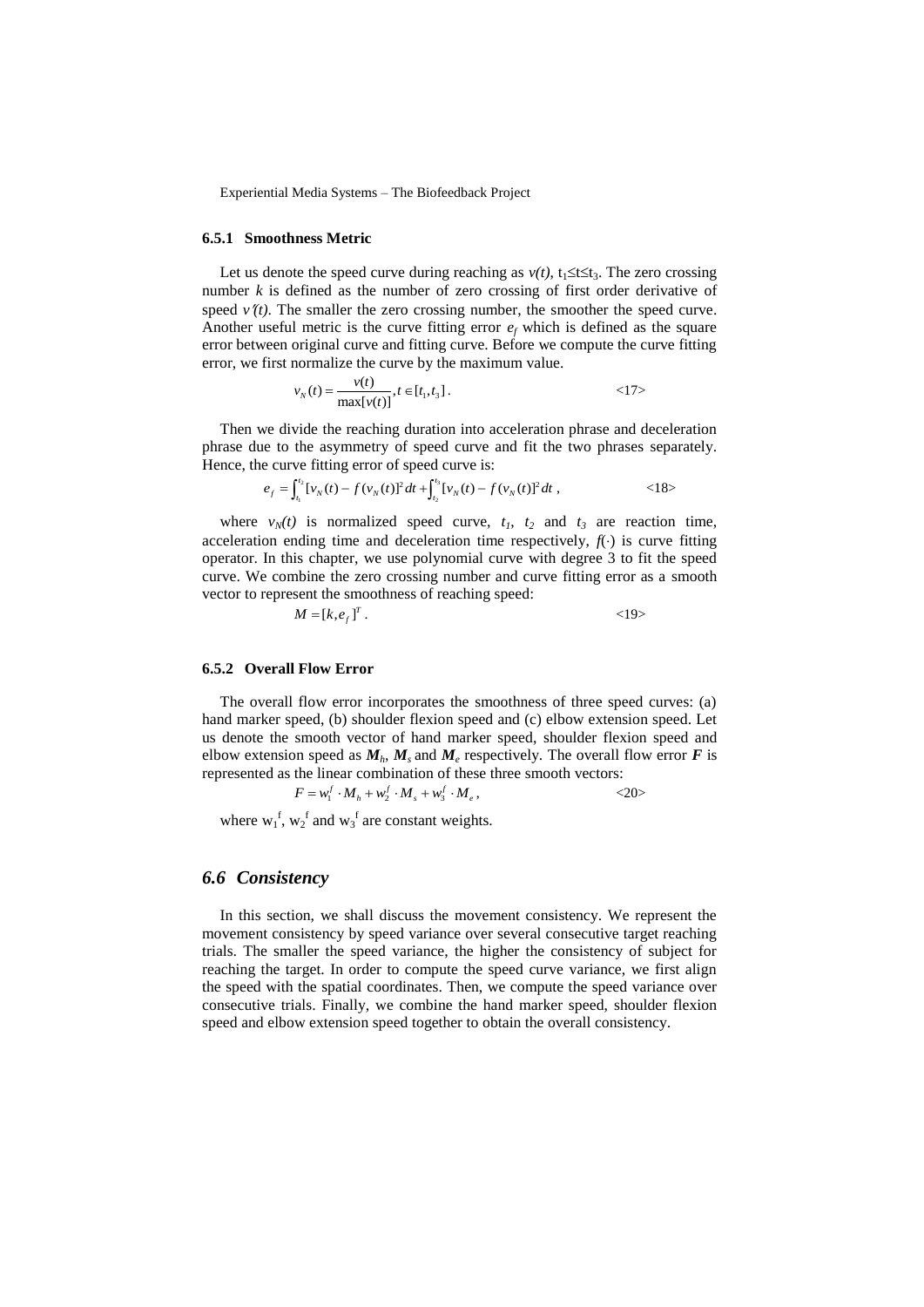#### **6.6.1 Spatial Alignment**

We align the normalized speed of reaching phrase  $v<sub>N</sub>(t)$ ,  $t<sub>1</sub> \le t \le t<sub>3</sub>$  along the direction from rest position (starting position of the subject's hand) to the target position denoted as Z' axis. First, we divide the space from rest position to target position along Z' axis into *N* bins. For each bin, we can compute the mean of speed for each trial. For example, the mean speed of the i<sup>th</sup> bin is:

$$
\mu_{i} = \frac{\int_{t:z'(t)\in(z_{i-1},z_{i}]}\nu_{N}(t)dt}{\int_{t:z'(t)\in(z_{i-1},z_{i}]}\,1dt}\,,\tag{21}
$$

where  $z_i$  is the upper bound of the i<sup>th</sup> bin. Thus, the speed alignment can be represented by  $\mu_i$ , i=1,...,N.

#### **6.6.2 Speed Variance**

Let us denote the spatial alignment representation of the  $k<sup>th</sup>$  reaching trial as  $\mu_{ik}$ , i=1,...,N. The speed variance of K consecutive trials is the average variance of K trials over all N bins:

$$
\sigma_{N,K}^2 = \frac{1}{N} \sum_{i=1}^N \left[ \frac{1}{K} \sum_{k=1}^K (\mu_{i,k} - \frac{1}{K} \sum_{k=1}^K \mu_{i,k})^2 \right],
$$

where  $\sigma_{N,K}^2$  is speed variance of K trials using N bins spatial alignment.

#### **6.6.3 Overall Consistency**

Combining the speed variance of the hand speed, shoulder flexion speed and elbow extension speed, we can obtain the overall consistency for K reaching trials:<br>  $C_{N,K} = w_1^c \cdot \sigma_{N,K,h}^2 + w_2^c \cdot \sigma_{N,K,s}^2 + w_3^c \cdot \sigma_{N,K,e}^2$ , <23>

$$
C_{N,K} = w_1^c \cdot \sigma_{N,K,h}^2 + w_2^c \cdot \sigma_{N,K,s}^2 + w_3^c \cdot \sigma_{N,K,e}^2, \qquad \qquad \leq 23>
$$

where  $C_{N,K}$  is overall consistency over K reaching trials based on N bins spatial alignment,  $\sigma_{N,K,h}^2$ ,  $\sigma_{N,K,s}^2$  and  $\sigma_{N,K,e}^2$  are hand speed variance, shoulder flexion speed variance and elbow extension speed variance respectively.

# **7 Validating the System**

We present results on validation of the system design. Specifically we wish to determine whether the mechanisms for encoding the semantics of the movement (reach, open and flow), were successful. Additional results can be found in [7,8].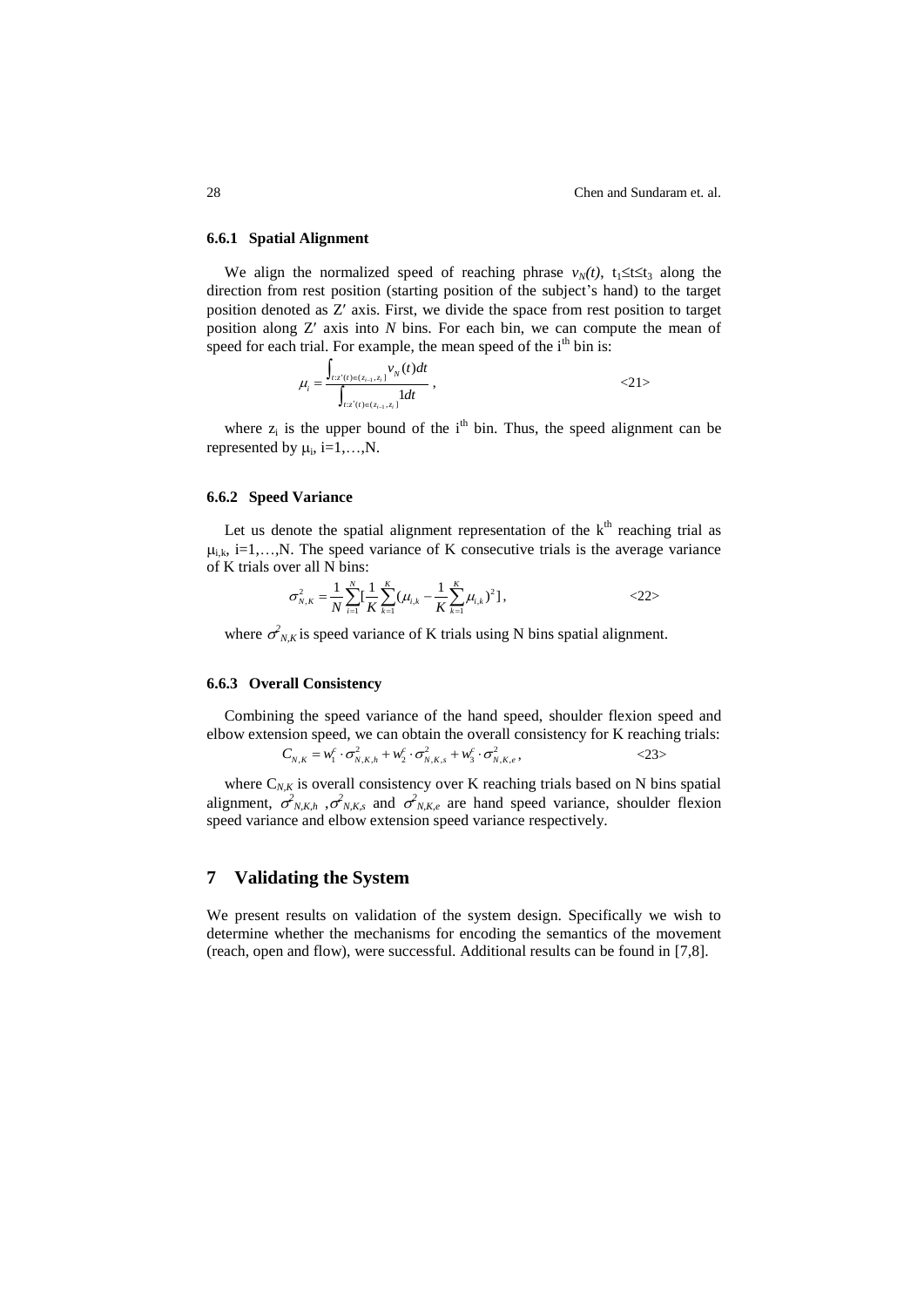### *7.1 Experiment Setup*

In order to determine the effect of the semantic encoding in the biofeedback system with respect to the arm functional task, we tested our design scenarios on able-bodied subjects. We recruited six able-body subjects to test our system. All recruited subjects were right handed adults. They were all unfamiliar with the designed system prior to the test. Every subject was tested once. Each subject's visit is defined as a session. Each session includes five sets. Each set contains many reaching trials. A trial starts from the appearance of virtual target and ends when the subject finishes reaching, grasping, and arm withdrawing. At the beginning and at the end of session, a set of reaching to a physical cup was used to obtain the baseline performance of each subject prior to and after the test. There are 15 reaching trials to the physical cup, 15 to the transition environment (ref. [Figure 9\)](#page-20-0), 20 in each abstract environment (ref. [Figure 10\)](#page-21-0), followed by 15 reaching trials in the physical environment.

# *7.2 Test Results and Discussion*

We now show the validation over 85 trials with 5 different environments. Each figure shows the average measure of six normal subjects. It is easy to find that the first trial in abstract environment I introduces large error for every metric. This is because the abstract environment is totally different with real cup reaching in physical world and transition environment. In the first trial, the subjects try to explore the space and understand the mapping between visual-audio feedback and their movements.

In [Figure 12](#page-29-0) (a), we can see the spatial errors of the abstract environment are at the same level with real world reaching. This suggests that our visual-audio feedback design can guide the normal subjects to do the reaching as accurately as they did in real world. We also see that the first trial of transition environment and abstract environment II do not introduce much error, this is because each of them does not introduce big difference compared with previous environment. However, the last real cup reaching which is so different with previous abstract environment does not bring errors. This is reasonable, since for the normal subjects, the everyday experience dominates short-time learning. We can also find that in the transition and abstract environment I, II, the spatial error keep decreasing slightly which reflects the subject's learning.

In [Figure 12](#page-29-0) (c), we find that the arm opening error keeps decreasing in the transition environment and abstract environment I and II and the arm opening error of abstract environment II is even less than the real cup reaching. This suggests that our chord design in audio feedback for the abstract environment II communicates the opening message to the subjects very well.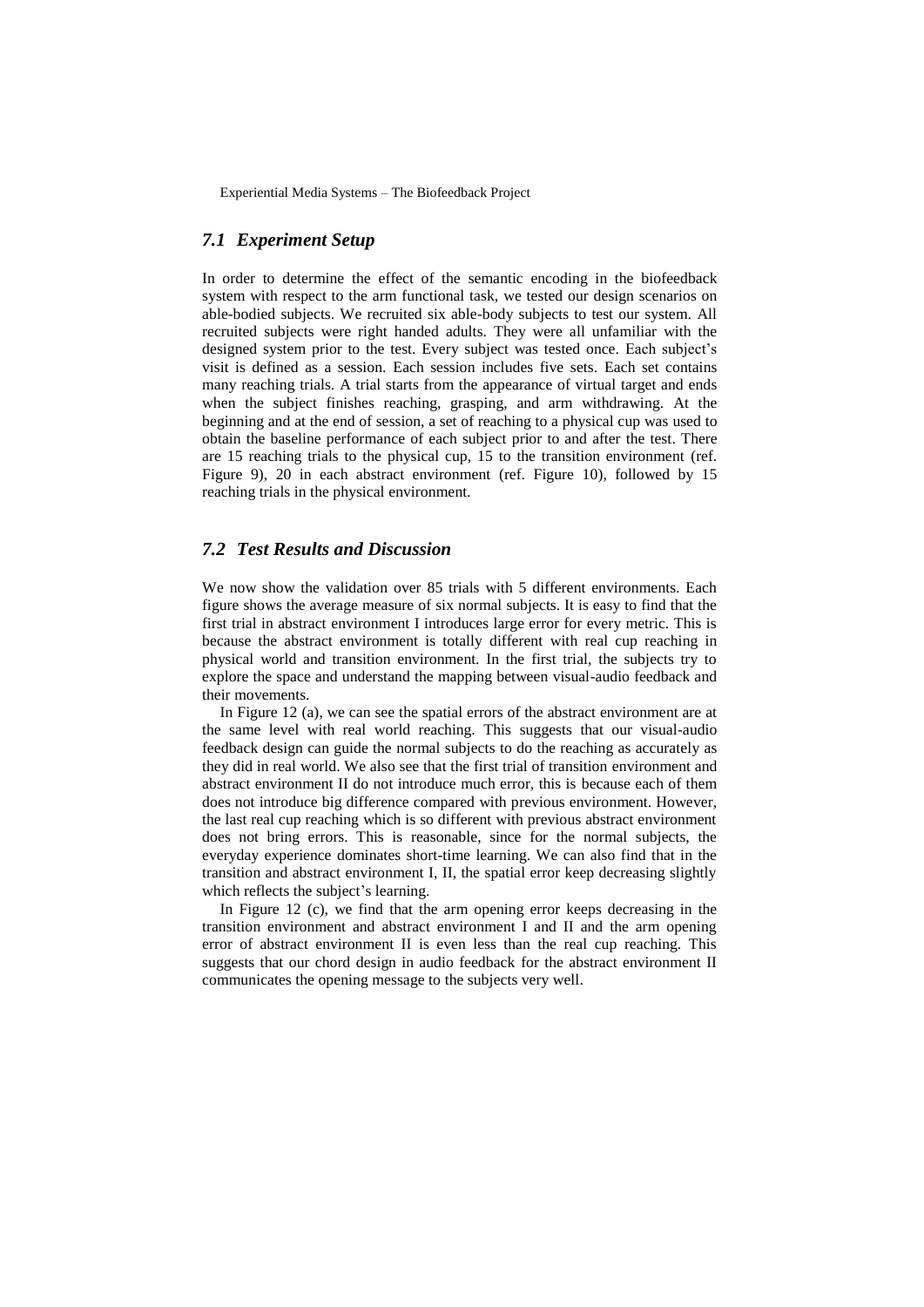

<span id="page-29-0"></span>Figure 12. Average validation results of six normal subjects. (a) spatial error, (b) zero crossing number, (c) arm openness error, (d) curve fitting error, (e) reaching duration and (f) speed variance.

The length of reaching duration is show in [Figure 12](#page-29-0) (e). It is very clear that at the beginning of three biofeedback environments (transition environment and abstract environment I and II) the reaching duration length increases, this is because new information is introduced when changing the environment. Also, we can find that the reaching time keeps decreasing with each biofeedback environment. This reveals the subject's learning curve when playing with the system. This figure also shows us that at the end of each biofeedback environment, the reaching duration stays at about 2 seconds and there is a visible gap between biofeedback system and real world reaching. We conjecture that this gap is due to the tremendous unbalanced memory between real world reaching and our biofeedback system.

I[n Figure 12](#page-29-0) (b) and [Figure 12](#page-29-0) (d), we show the flow error by two metrics: zero crossing number and curve fitting error. We can see that both zero crossing number and curve fitting error are decreasing in three feedback environments. This means the subject's velocity becomes smoother. In transition environment, the smoothness indicates that they find the mapping between their arm and virtual arm even if they have no information about the depth. In the abstract environment, the smooth speed curve implies three things: (a) the subjects are clear about the goal without hesitation. (b) the feedback cue is very clear for the subjects. Based on the feedback cue and their memory, they can easily find the way to reach the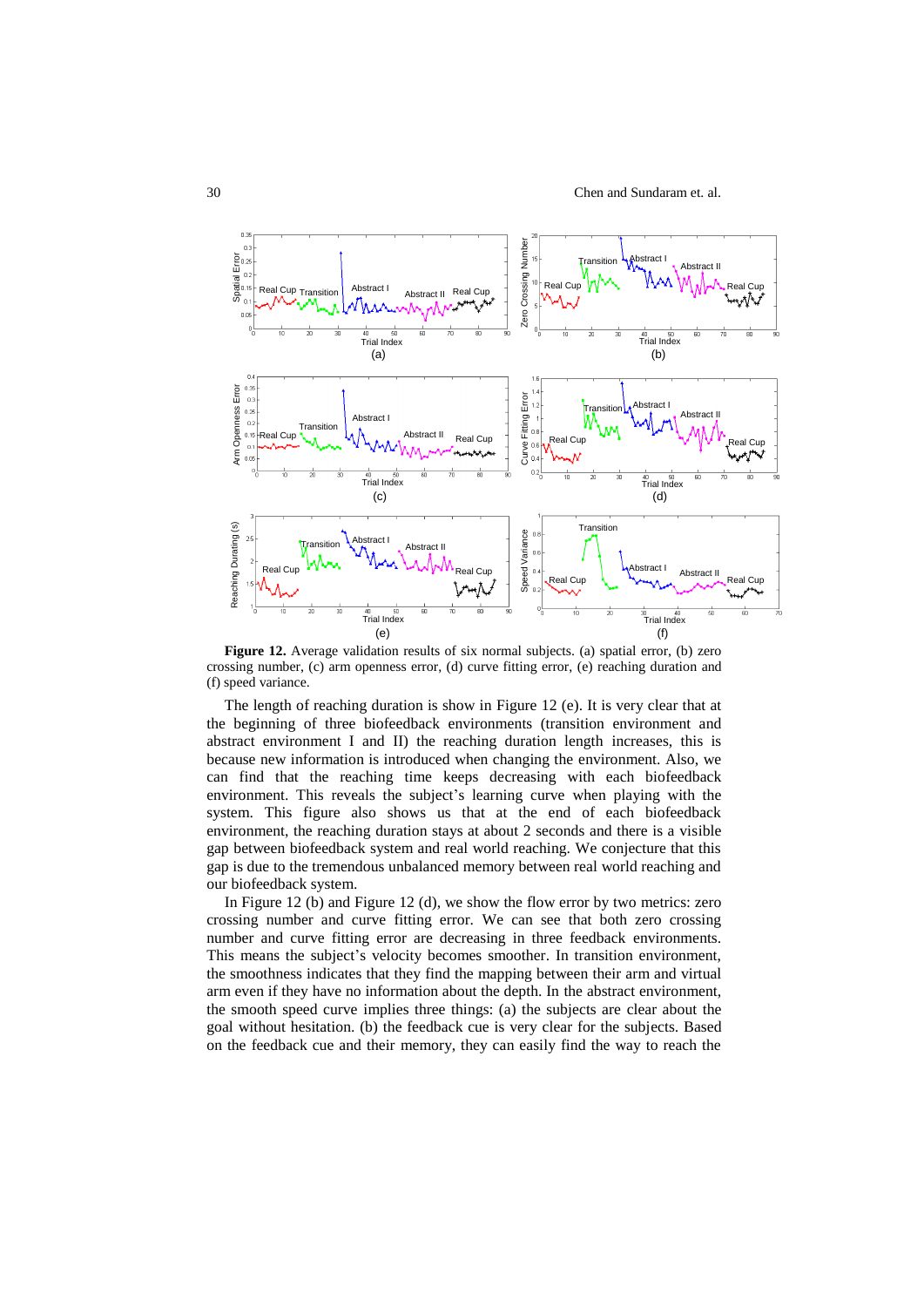target. (c) the mapping between the hand velocity and pulse subdivision in audio feedback works well in guiding the subjects to reach the target smoothly without looking at the target and their arms.

In [Figure 12](#page-29-0) (f), we can see the speed variance decreasing in the transition environment and abstract environment I. For the transition environment, the variance decreases because it is very similar with the real world. For abstract environment, reaching the target with consistent speed needs strong cue since the target and the arm are not present. This indicates that our feedback design enables the subjects to achieve a stylistic consistency of action.

# **8 Challenges and Opportunities for Experiential Media Design**

Experiential media systems are challenging to build but provide significant opportunities for researchers to develop new theoretical and applied frameworks.

- 1. *Integration of knowledge*: A key aspect of developing experiential media systems lies in the recognition that the knowledge required in developing such systems, exists at the intersection of different disciplines invested in the human experience. These include engineering, the arts, psychology, education as well as architecture and design, to name a few. Working across disciplines requires patience, investment in the common problem, and the development of a common language in which to describe the research problems.
- 2. *New validation techniques*: Experiential media systems pose unique challenges in system validation. These are typically complex systems with many interconnected computational components, with the total number of systems parameters that can be tuned, running to the hundreds to a few thousand parameters; for example our biofeedback system has nearly 800 system parameters that can be set. Since the goal of the system is to transfer knowledge, there are many different combinations of parameters that can be legitimately set, making it a combinatorial problem. Typical strategies in engineering and psychology that call for changing one parameter at a time while measuring the effect on the transfer of semantics are not practical. Secondly, we need new strategies that move validation beyond the typical sum-of-parts scenario found in engineering wherein each part is optimized separately. Instead we need new metrics that measure the overall quality of the experience, instead of only measuring error.

It is difficult to overemphasize the importance of experiencing the system, and the importance of that experience for measuring success. It is likely that the effect of such systems are best understood using both qualitative (e.g. observational - such as by the therapist in our system, more generally ethnographic) as well as quantitative measures.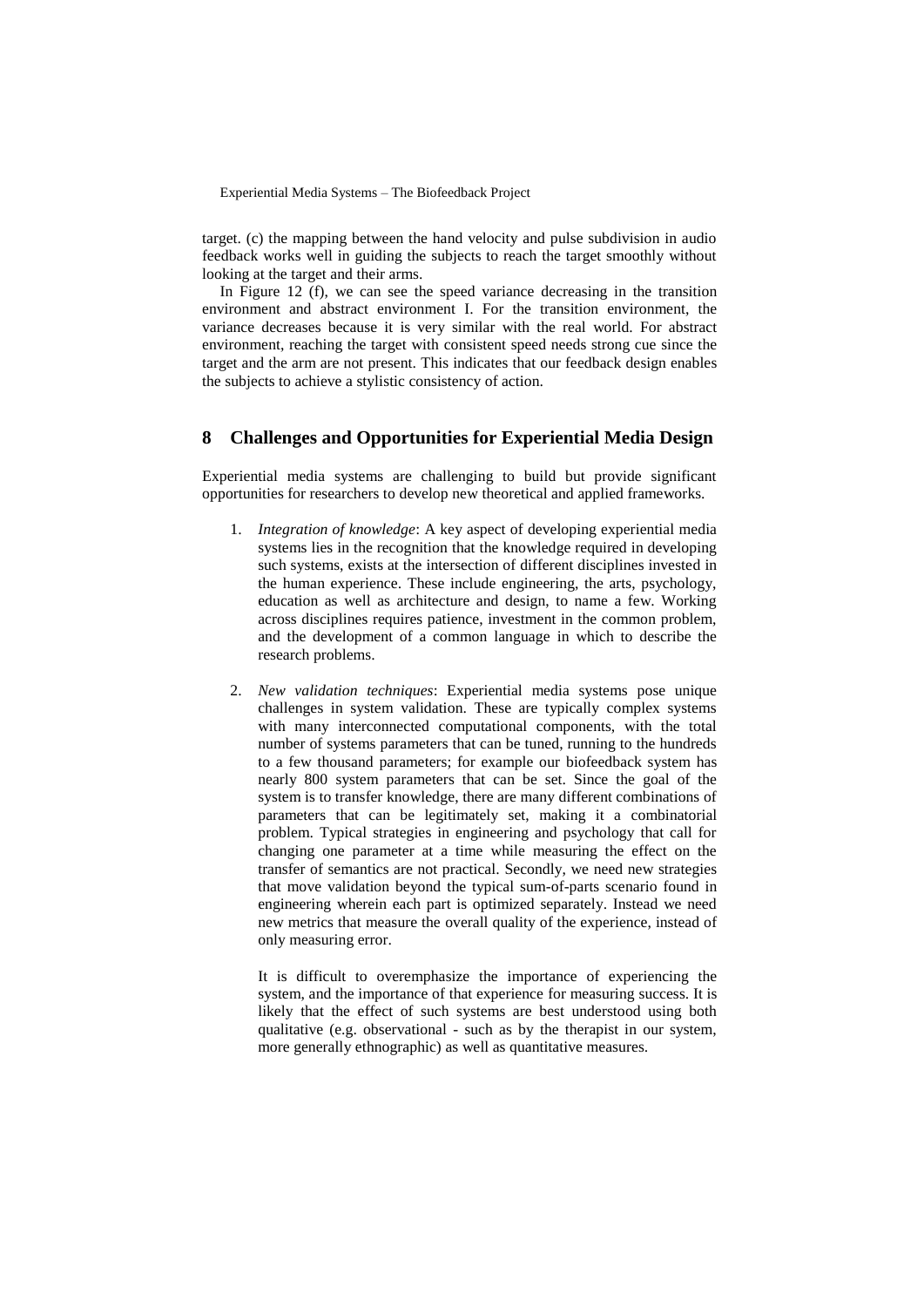- 3. *Feedback design*: The problem of encoding knowledge using media, from data collected from human activity in real-time, is a key and challenging problem. The encoding needs to be engaging, intuitively understandable and immersive. While the knowledge from the arts and design provides an important entry point to experiential feedback design, the existing formalisms were never developed keeping in mind the ability of the activity of the *audience* to be analyzed and tracked in real-time using computational means. Experiential media systems blur the distinction between the consumer and creator of the media artifact. This new paradigm can be addressed by understanding and tracking the user context, and allows for the development of new computational feedback formalisms that generalize beyond a specific system.
- 4. *Computational System design*: Experiential media systems can be understood that real-time feedback control systems. There are important and challenging research questions here on the overall design (e.g. what are effective information architectures that support the transfer of knowledge?) and system development (e.g. there are no application programming interfaces (API) for the system as a whole – instead the system is developed by a network of interconnected modules, each with its own set of API's). There is an interesting dual between experiential media systems and reinforcement learning (e.g. the work of Kaelbeling in robot navigation [36]). However, a significant challenge lies in the observation that we are interested in transferring semantics via feedback, not just measuring error. Hence re-evaluation of the objective function to ensure successful transfer of meaning is a challenge. Other questions include determining if the system is semantically stable, or divergent (i.e. is it possible that the overall system is on the wrong path, and transferring knowledge that is either not useful to the learning task, or which makes the overall task much harder?).

All these issues are complex, involve long term research questions, and provide exciting opportunities for researchers interested in the field.

## **9 Conclusion**

Experiential media systems refer to real time, physically grounded multimedia systems in which the user is both the producer and consumer of meaning. These systems require embodied interaction on part of the user to gain new knowledge. A crucial test of the success of the experiential media system lies in its ability to scale beyond the system into the world itself – i.e. successful experiential media systems enables its users to learn, and use the learned knowledge as part of their real-world tasks.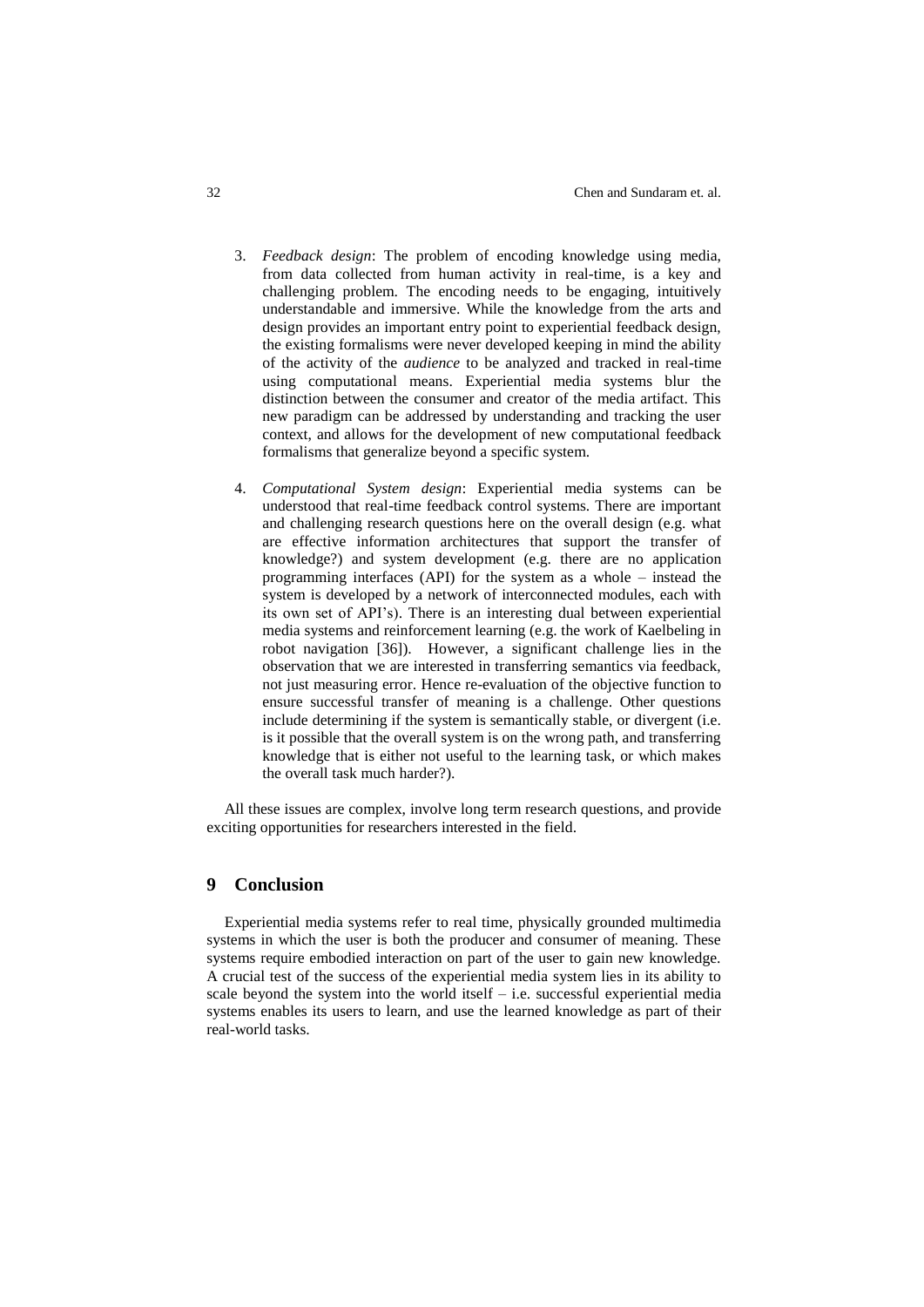The biofeedback system is a highly specialized experiential media system where the knowledge that is imparted refers to a functional task – the ability to reach and grasp an object. The narrow definition of the task provides us with an excellent example to study the design of experiential media systems in general.

In this chapter, we presented our efforts to develop a real-time, multimodal biofeedback system for stroke patients. There were several key contributions: we showed how to derive critical motion features using a biomechanical model for the reaching functional task. Then we determined the formal progression of the feedback and its relationship to action. We showed how to map movement parameters into auditory and visual parameters in real-time. We developed novel validation metrics for spatial accuracy, opening, flow and consistency. Our realworld experiments with normal subjects show we are able to communicate key aspects of motion through feedback, with excellent results. Importantly they demonstrate the messages encoded in the feedback can be parsed by the unimpaired subjects.

The design of experiential media systems is challenging, but provides significant and novel research opportunities in multimedia computing. New theoretical frameworks that deal with the system as a whole, as well as new validation metrics are needed.

## **10 References**

- [1] G. D. Abowd, E. D. Mynatt and T. Rodden (2002). *The human experience [of ubiquitous computing].* IEEE Pervasive Computing **1**(1): 48-57.
- [2] J. V. Basmajian (1989). Biofeedback : principles and practice for clinicians. Williams & Wilkins 0683003569 Baltimore.
- [3] R. A. Brooks (1991). *Intelligence Without Reason*, International Joint Conference on Articial Intelligence, pp. 569-595, Aug. 1991, Sydney, Austrailia.
- [4] R. A. Brooks (1991). *Intelligence without representation.* Artificial Intelligence **47**(1-3): 139-159.
- [5] R. A. Brooks, M. Coen, D. Dang, J. Debonet, J. Kramer, T. Lozano-Perez, J. Mellor, P. Pook, C. Stauffer, L. Stein, M. Torrance and M. Wessler (1997). *The Intelligent Room Project*, Proceedings of the Second International Cognitive Technology Conference (CT'97), Aug. 1997, Aizu, Japan.
- [6] Y. Chen, H. Huang, W. Xu, R. Wallis, H. Sundaram, T. Rikakis, J. He, T. Ingalls and L. Olson (2006). *The Design Of A Real-Time, Multimodal Biofeedback System For Stroke Patient Rehabilitation*, SIG ACM Multimedia, Oct. 2006, Santa Barbara, CA.
- [7] Y. Chen, H. Huang, W. Xu, R. I. Wallis, H. Sundaram, T. Rikakis, T. Ingalls, L. Olson and J. He (2006). *The design of a real-time, multimodal biofeedback system for stroke patient rehabilitation*, Proc. of the 14th annual ACM international conference on Multimedia, 763-772, Oct. 2006, Santa Barbara, CA, USA.
- [8] Y. Chen, W. Xu, H. Sundaram, T. Rikakis and S.-M. Liu (2007). *Media Adaptation Framework in Biofeedback System for Stroke Patient Rehabilitation*, Proceedings of the 15th annual ACM international conference on Multimedia, ACM Press, Sep. 2007, Augsburg, Germany.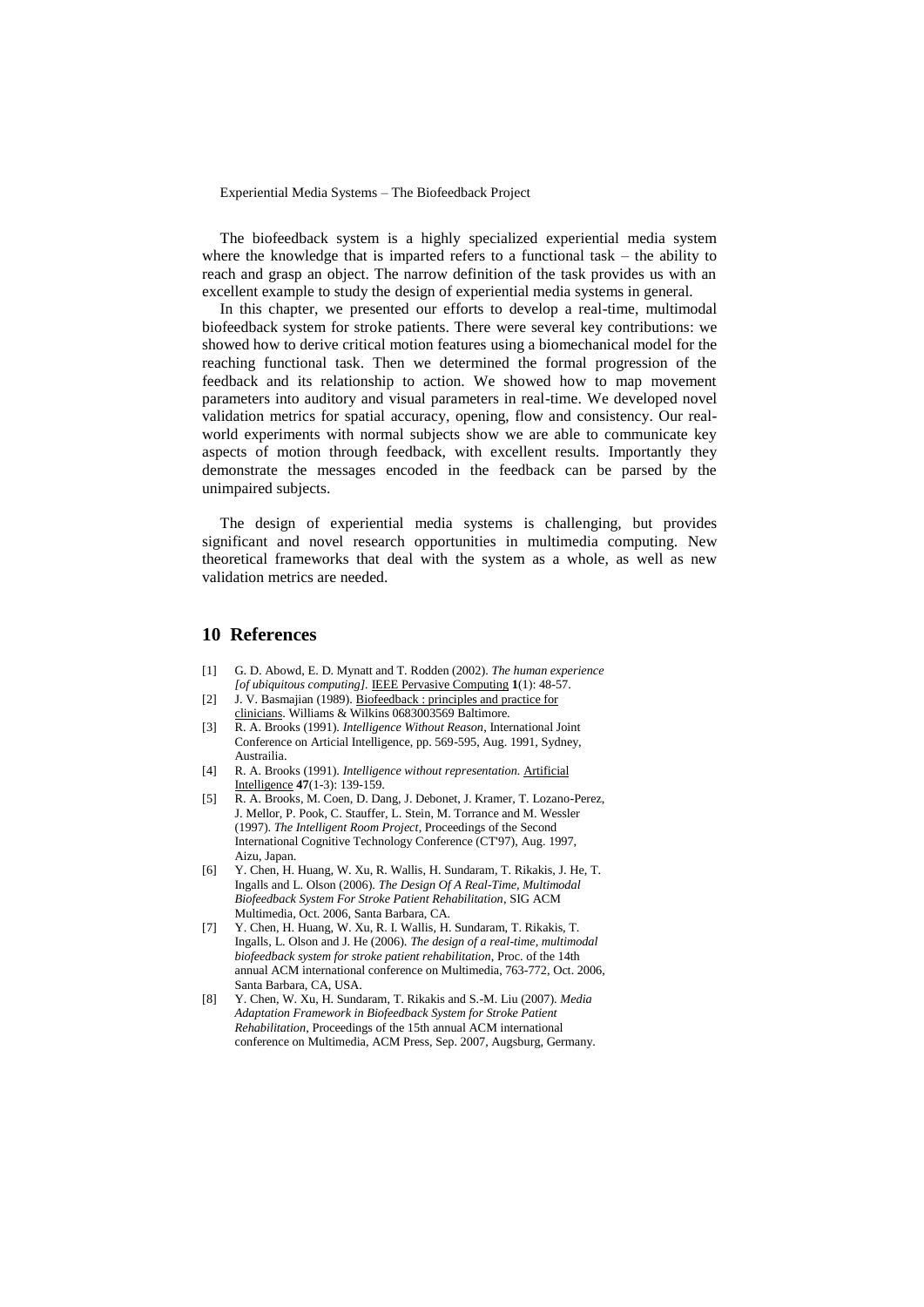- [9] M. C. Cirstea, A. B. Mitnitski, A. G. Feldman and M. F. Levin (2003). *Interjoint coordination dynamics during reaching in stroke.* Exp Brain Res **151**(3): 289-300.
- [10] M. L. Dombovy (2004). *Understanding stroke recovery and rehabilitation: current and emerging approaches.* Curr Neurol Neurosci Rep 2004 **4**(1): 31-35.
- [11] P. Dourish (2001). Where the action is : the foundations of embodied interaction. MIT Press 0262041960 (alk. paper) Cambridge, Mass. ; London.
- [12] E. Dursun, N. Dursun and D. Alican (2004). *Effects of biofeedback treatment on gait in children with cerebral palsy.* Disabil Rehabil **26**(2): 116-120.
- [13] J. Gallichio and P. Kluding (2004). *Virtual Reality in Stroke Rehabilitation: Review of the Emerging Research.* Physical Therapy Reviews **9**(4): 207-212.
- [14] C. Ghez, T. Rikakis, R. L. Dubois and P. Cook (2000). *An Auditory display system for aiding interjoint coordination*, Proc. International Conference on Auditory Display, Apr. 2000, Atlanta, GA.
- [15] J. Gray (2003). *What next?: A dozen information-technology research goals.* Journal of the ACM **50**(1): 41-57.
- [16] G. E. Gresham, P. W. Duncan and W. B. E. A. Stason (1996). Post-Stroke Rehabilitation/Clinical Practive Guideline. Aspen Publishers, Inc. 30-010- 00 Gaithersburg, Maryland.
- [17] D. J. Grout and C. V. Palisca (2001). A history of western music. Norton 0393975274 New York.
- [18] H. Woldag, G. Waldmann, G. Heuschkel and H. Hummelsheim (2003). *Is the repetitive training of complex hand and arm movements beneficial for motor recovery in stroke patients?* Clin Rehabil 2003 Nov **17**(7): 723- 730.
- [19] X. He, W.-Y. Ma, O. King, M. Li and H. Zhang (2003). *Learning and Inferring a Semantic Space from User's Relevance Feedback for Image Retrieval.* IEEE Transactions on Circuits and Systems for Video Technology.
- [20] E. R. Hilgard and G. H. Bower (1975). *Recent developments*. Theories of learning(eds). Englewood Cliffs, N.J.,, Prentice-Hall**:** 550-605.
- [21] M. Holden and T. Dyar (2002). *Virtual environment traing: a new tool for neurorehabilitation.* Neurology Report **26**(2): 62-72.
- [22] M. Holden, E. Todorov, J. Callahan and E. Bizzi (1999). *Virtual environment training imporves motor performance in two patients with stroke: case report.* Neurology Report **23**(2): 57-67.
- [23] J. Hollan, E. Hutchins, D. Kirsh and A. Sutcliffe (2000). *Distributed cognition: toward a new foundation for human-computer interaction research On the effective use and reuse of HCI knowledge.* ACM Trans. Comput.-Hum. Interact. **7**(2): 174-196.
- [24] E. Hutchins (1995).  $\overline{\text{Cognition in the wild}}$ . MIT Press 0262082314 Cambridge, Mass.
- [25] H. Ishii and B. Ullmer (1997). *Tangible bits: towards seamless interfaces between people, bits and atoms*, Proceedings of the SIGCHI conference on Human factors in computing systems, ACM Press, 234--241,
- [26] H. Ishii, C. Wisneski, S. Brave, A. Dahley, M. Gorbet, B. Ullmer and P. Yarin (1998). *ambientROOM: integrating ambient media with architectural space*, CHI 98 conference summary on Human factors in computing systems, ACM Press, 173--174,
- [27] D. Jack, R. Boian, A. S. Merians, M. Tremaine, G. C. Burdea, S. V. Adamovich, M. Recce and H. Poizner (2001). *Virtual reality-enhanced stroke rehabilitation.* IEEE Trans. Neural Syst Rehabil Eng **9**: 308-318.